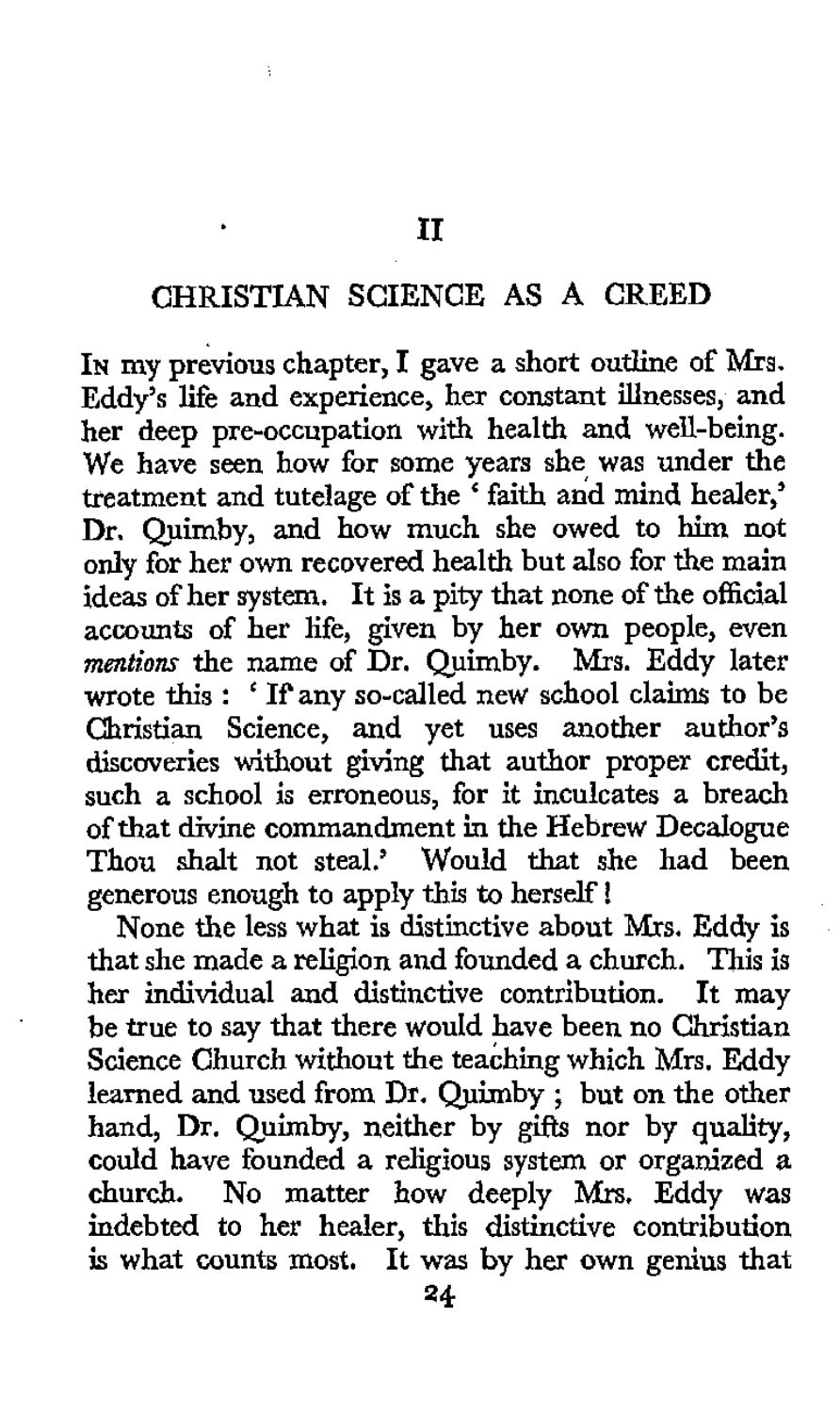she gathered ail Quimby's vague ideas into a compact system ' and based them on a religious philosophy, of which Quimby was in no way capable-what she herself called a ' final revelation of divine Principle.'

'

**I** 

It is our task now to examine her philosophy, her theory of the universe and human life, her theology, and her ideas of practice and conduct. **I** believe that all her claims stand or fall by one thing-her philosophy. To my mind, if her philosophy is sound, her claims are reasonable ; and if her philosophy is wrong, her conclusions are untenable.

**As** we saw in the previous chapter, her main teaching about the world and life is stupendously simple. She maintains that *the* only reality in the universe is **God,**  whom she constantly defines in abstract words, and always in capital letters, as Principle, Mind, Life, Love, Truth. She refuses in any direct way to call **God** a Person, chiefly, I hazard, because she has an out-dated view of what a 'person' really is. She constantly speaks as if a person is and must be something corporal or corporeal. She seems to have no notion of a personal spirit as living in a body and yet not the body, or ever to be identified with the body. Because during our earthly life our personal spirits have always 'a local habitation and a name,' she seemed unable *to* think *of* personality apart from *a* bodily form.

There is a certain falsity of thought, however-to be noticed also in theosophy-in refusing to **call** God a person and yet attributing to **Him** all the precise and distinctive qualities that are **only known** to **us** as being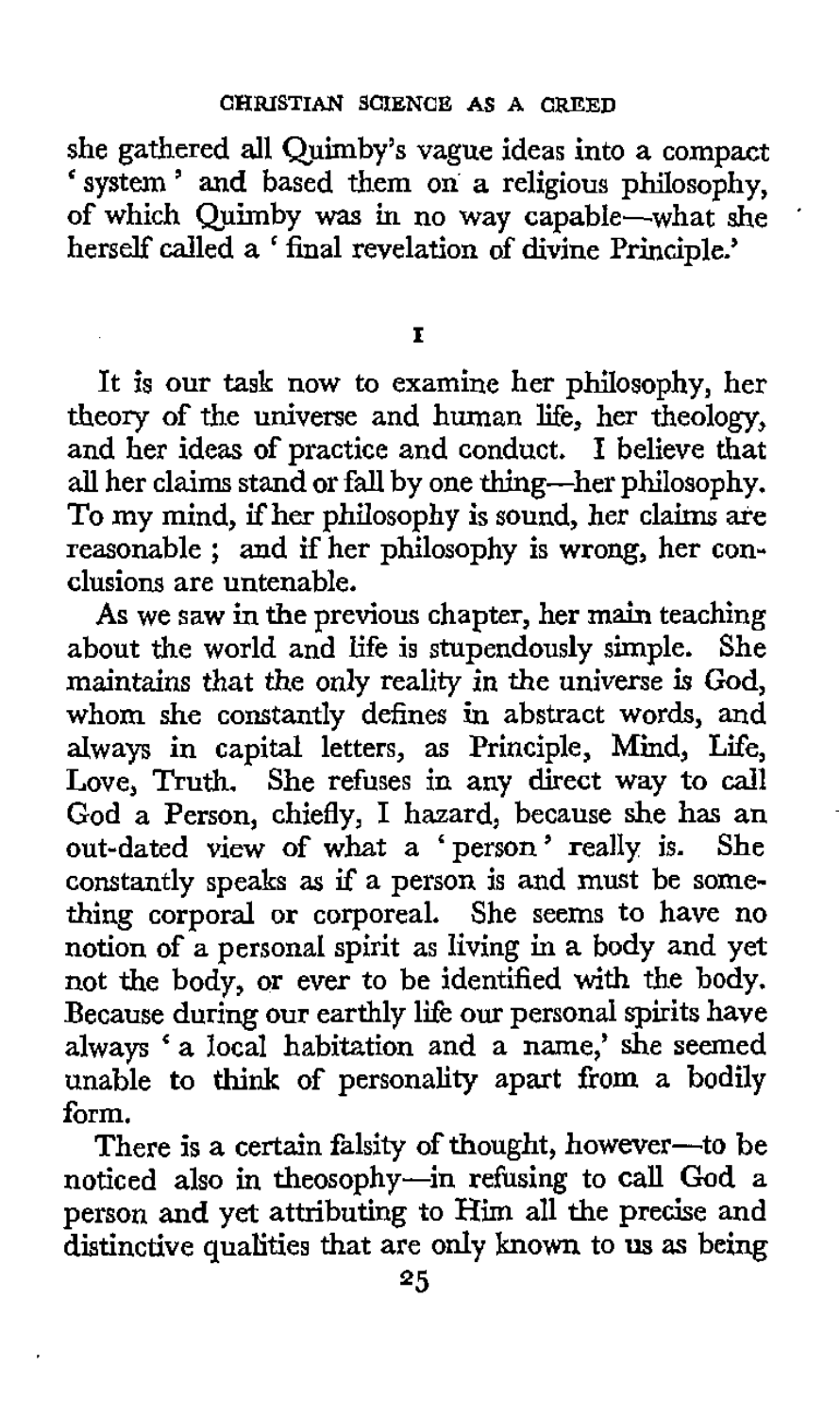## **NEW FORMS OF THE OLD FAITH**

purely and only *personal*—love, truth, justice, goodness, and will. 'The category of personality is not only 'The category of personality is not only religiously the most inspiring that we can apply to the Power behind the Universe, it is also intellectually the least inadequate.' **1** But though Mrs. Eddy is afraid to speak of God as a personal spirit, yet she speaks **of**  the divine Principle willing things to happen. But to attribute will to a *Principle* is only playing with words.

From her statement that God is Mind, she makes her devastating inference that anything made or created by God must necessarily be mind also-mind and only mind. She has therefore to account for what we commonly call matter-the universe, the earth, the trees, animals, our own bodies, and the things we daily use and eat and handle.

Here she is only facing the elemental problem which no system of philosophy has solved, or is ever likely to solve-how pure spirit can evolve what we call the material and the physical? Out of what, and from where, is it evolved? This is the common hurdle of all systems. On the one hand, it is the supreme difficulty of religious systems with their varied ' creational ' theories ; and on the other hand, it presents an equal difficulty for materialistic and mechanistic philosophies ; for in every case, the problem is how to account for the origin of a material world at all.

Religion, as we know, rests the problem on faith-as good a place as any-faith that the all-loving and allpowerful God has means and processes which are naturally beyond and, in the circumstances, must be beyond, all human comprehension. Eastern religions -and with them, theosophy-try to ease the problem by their theories of successive ' divine emanations '

> **26 Streeter,** *Reality,* **p. 133**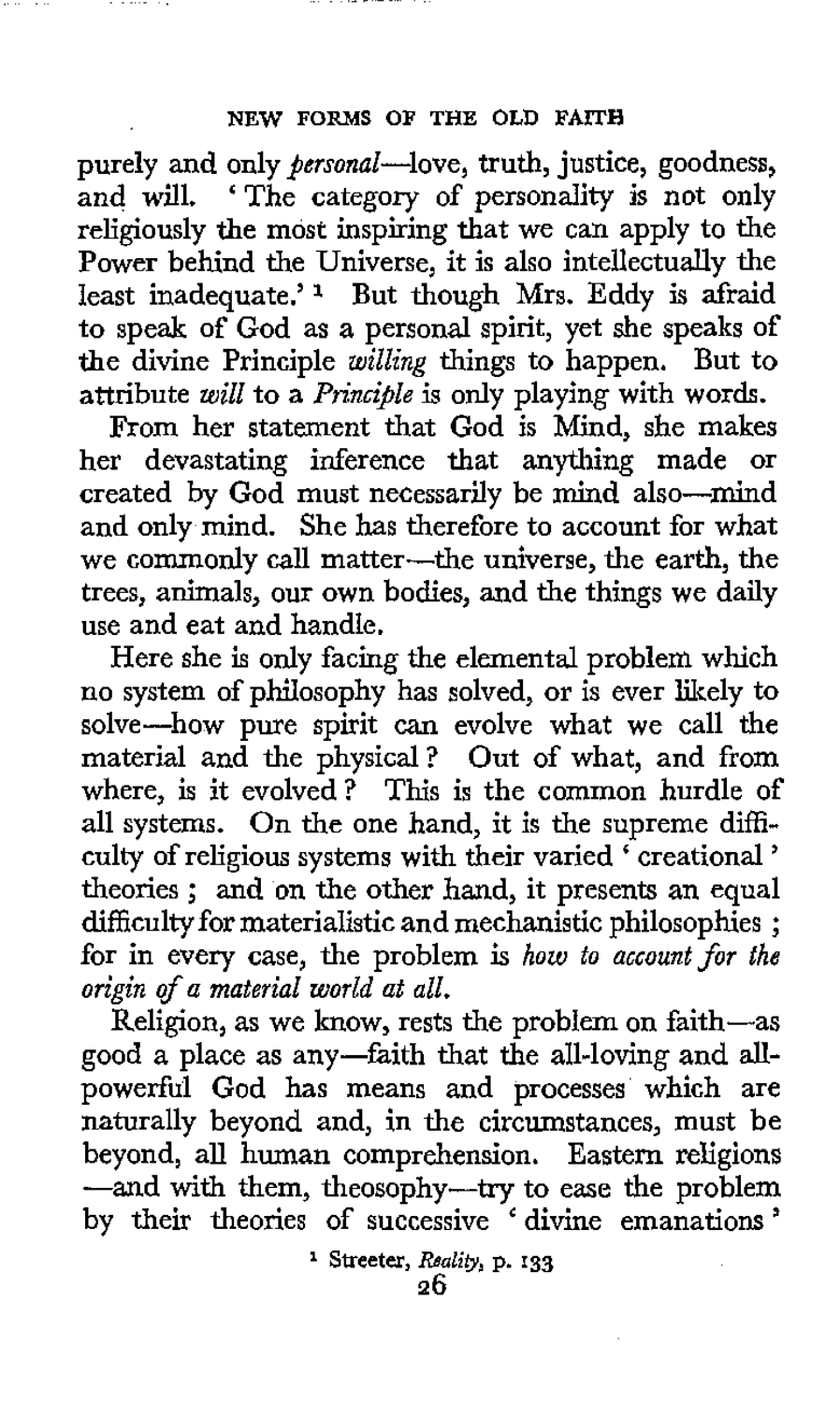from the original pure spirit of the Infinite Being. But this does not really ease the problem in any way, except to push it farther back. And to push it back is merely to dodge it, not solve it. In the same way all materialistic creeds are even more in the dark ; for materialistic creeds are even more in the dark; for<br>they presume or posit an 'elemental matter '--(why ? or how ?)-which out of its own innate mysterious qualities is presumed to be able to evolve **a** world of law and order like ours, where beauty and art, and especially mind, are everywhere noticed by us.

I stress this merely to show that Mrs. Eddy **was** only facing a problem common to all thinking since thinking began. Our question is-how did she face it? She apparently solved this puzzle of the human mind at one fell swoop, and by what **I** have called a gigantic simplification. Actually, for her, there is no puzzle at all, and so there is no need for any reconcilement. She simplifies everything by asserting that there is *no such thing* **as** *matter.* It only seems to exist because we believe it. (She never explains how we have come to believe it.) It is not real, and it would not even *seem to exist* but for our foolish belief.

Not being in any way an exact thinker, she is **guilty**  of some **curious** confusions. *(a)* Sometimes she says that things are not ' real,' and at other times that they do not 'exist.' She uses these terms as if they were identical, not understanding that *a* thing may be real and not exist, and may exist and not be real. The number ' **10** ' is real, but does not exist : and the colour ' red ' exists, but is not real. *(b)* She **has** to admit for her own purposes that things do exist-food, chairs, flowers, and the pen with which she used to write her books. But she always gets over the hurdle by claiming that they exist *on&* **as** *we believe in them* by **our** foolish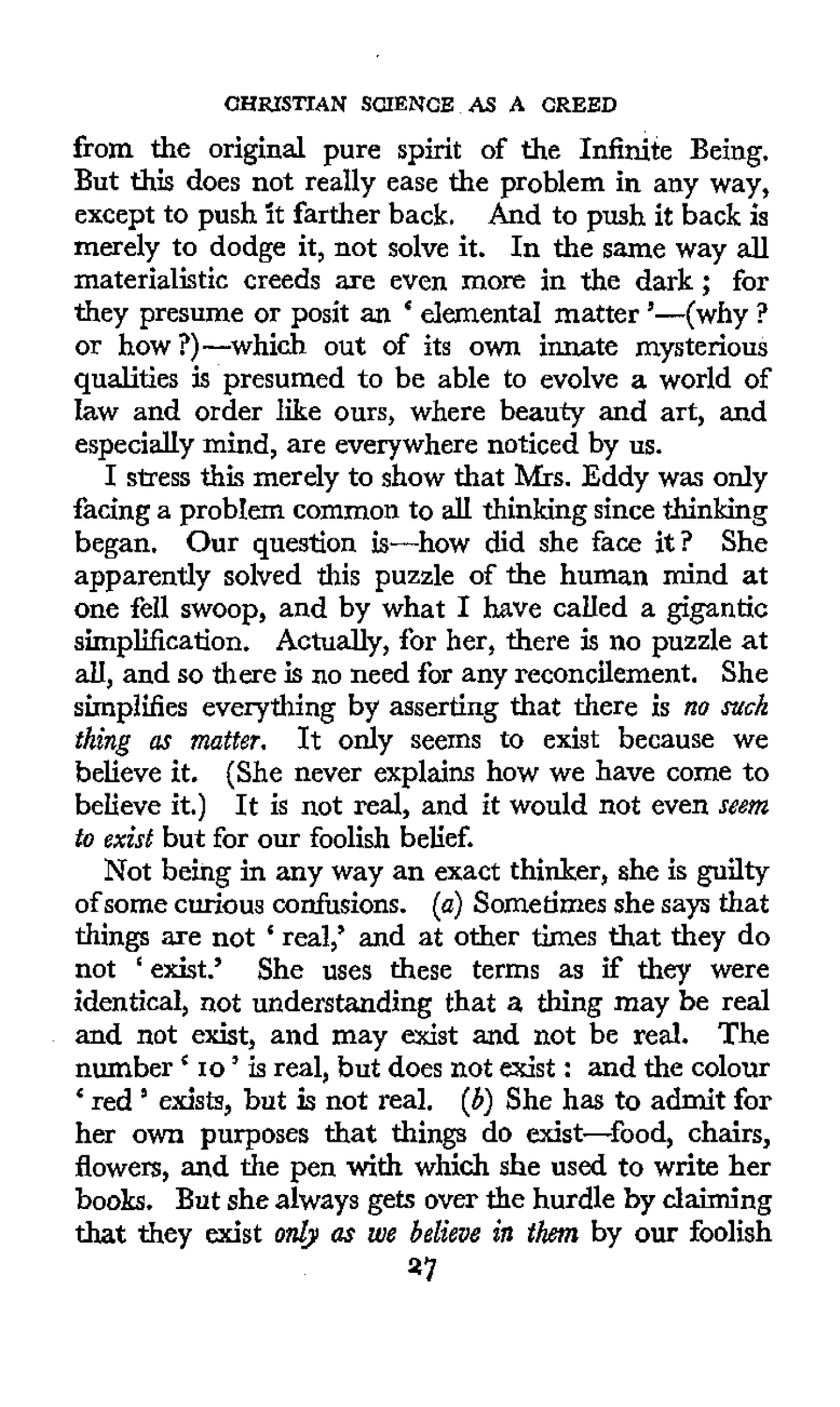Mortal Minds. She never by any chance explains how and why this villainous Mortal Mind ever came upon the scene at all.

I

**I** suggest that it is not too difficult to trace how Mrs. Eddy-no doubt through Dr. Quimby who at least read books-came by her quaint views of ' matter.' The philosopher, Bishop Berkeley, author of the famous book *An Essay towards a flew Theoory of Vision,* came to stay in America in **1729,** and resided for three years on Long Island. The papers and journals of the time hailed his arrival, published interviews, and gave some rough account **of** his general teaching. Among his friends and pupils was a man, Samuel Johnson, who is described by Professor Campbell Fraser of Edinburgh as ' one of the most acute thinkers then in America.' This man, who afterwards became President of Kings College in New York, had later a very distinguished student (while he was professor at Yale University) in a young man called Jonathan Edwards, who afterwards deeply affected contemporary and later American thinking. In his life of Berkeley, Campbell Fraser writes, ' Whether Edwards drew his thoughts about matter from Berkeley's books at first hand, or through Johnson, is uncertain ; but it is a fact worthy **of** remembrance that Berkeley's new conception **of**  nature and the material world was entertained by the best metaphysical mind in America.' **<sup>1</sup>**

But unfortunately, no-one has been so misrepresented, even by responsible philosophers, as Berkeley. Some alleged that he taught that there was no phenomenal external world except as our eyes could see it, and that

**Campbell Fraser,** *Berkcly,* **p. 138**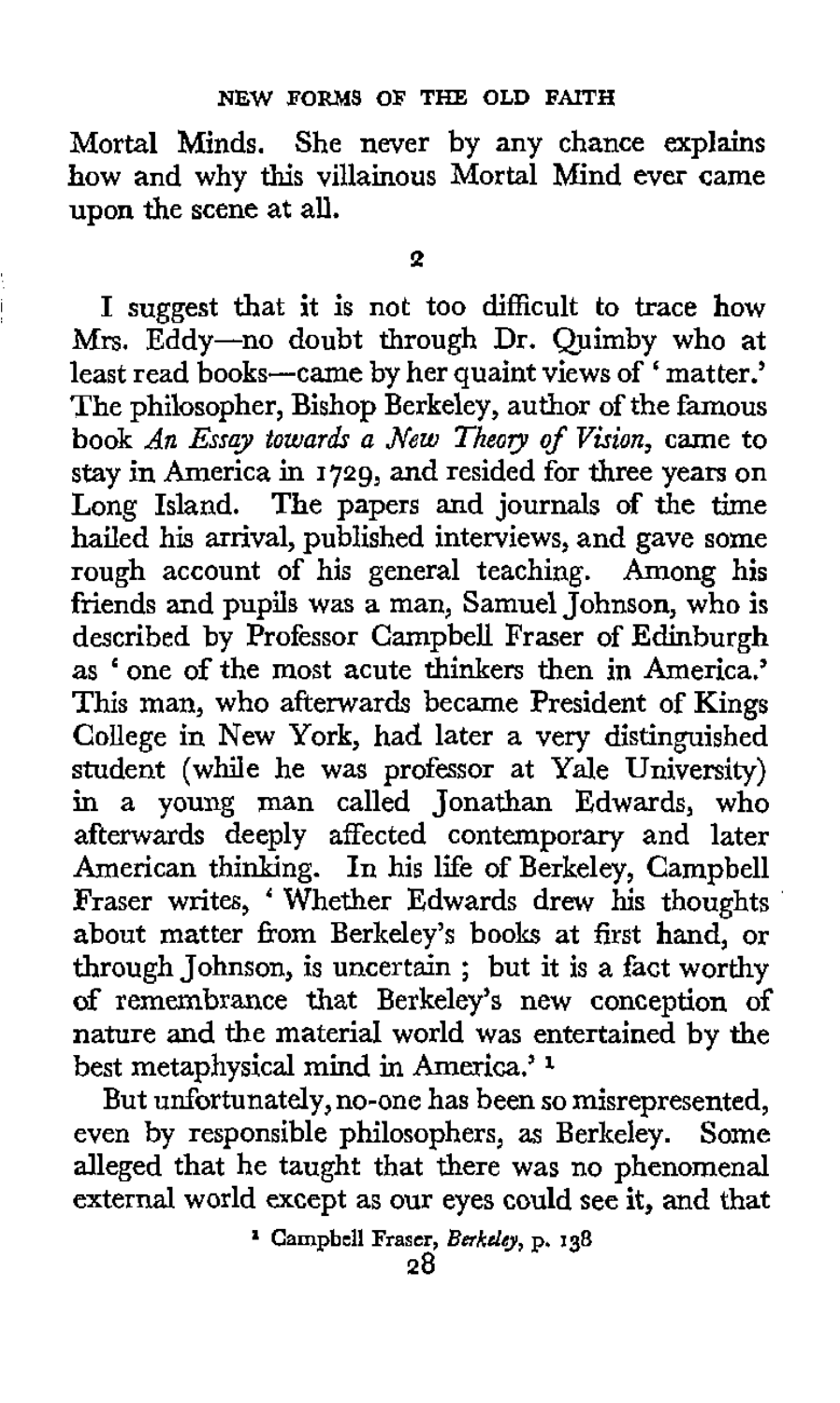it had no real existence except in our vision and our conceiving minds. People who had mis-studied him, or had not studied him at all, declared that he proved the unreality of matter-indeed that it could not **be** said to exist except in our minds and ideas. But what Berkeley taught was actually the reverse of this-that the very act of seeing is only *an* interpretation which in itself presupposes the same sort of rational unity in the visible phenomena of the outside world. He was concerned to show that there was a corresponding reality in the material world as in the eye that sees it. **As** he himself puts it, his theory was ' a virtual recognition of the perpetual creative agency of the Supreme Being.' Again, ' I **am** not changing things into ideas, but ideas into things.' ' Those immediate objects of perception, which according to you are only appearances of things, I take to be the real things themselves.' In other words, he was not out to deny the reality of the external world, but to assert the reality of our inner world, and the spiritual world of God.

This is the sort of misrepresentation which finally percolated down to untrained people like Quimby and Mrs. Eddy. They took the caricature, and preached it as a new gospel. It is simply a philosophical mistake. **All** thinkers admit that, made as we are, we can only *know* the outer world through the senses ; and at the best, as Bertrand Russell points out, we can only know the outside world in our ' mental picture ' of it. ' We naturally interpret the world pictorially-that is to say, we imagine that what goes on is more or less like what we see.' **1** We might therefore say that **all** we can know -really know-of this external world is our perception **of** it and **our** ideas about it. That is plain sailing. But

**<sup>1</sup> Bertrand Russell,** *ABC dRelatiuity,* **p. 226**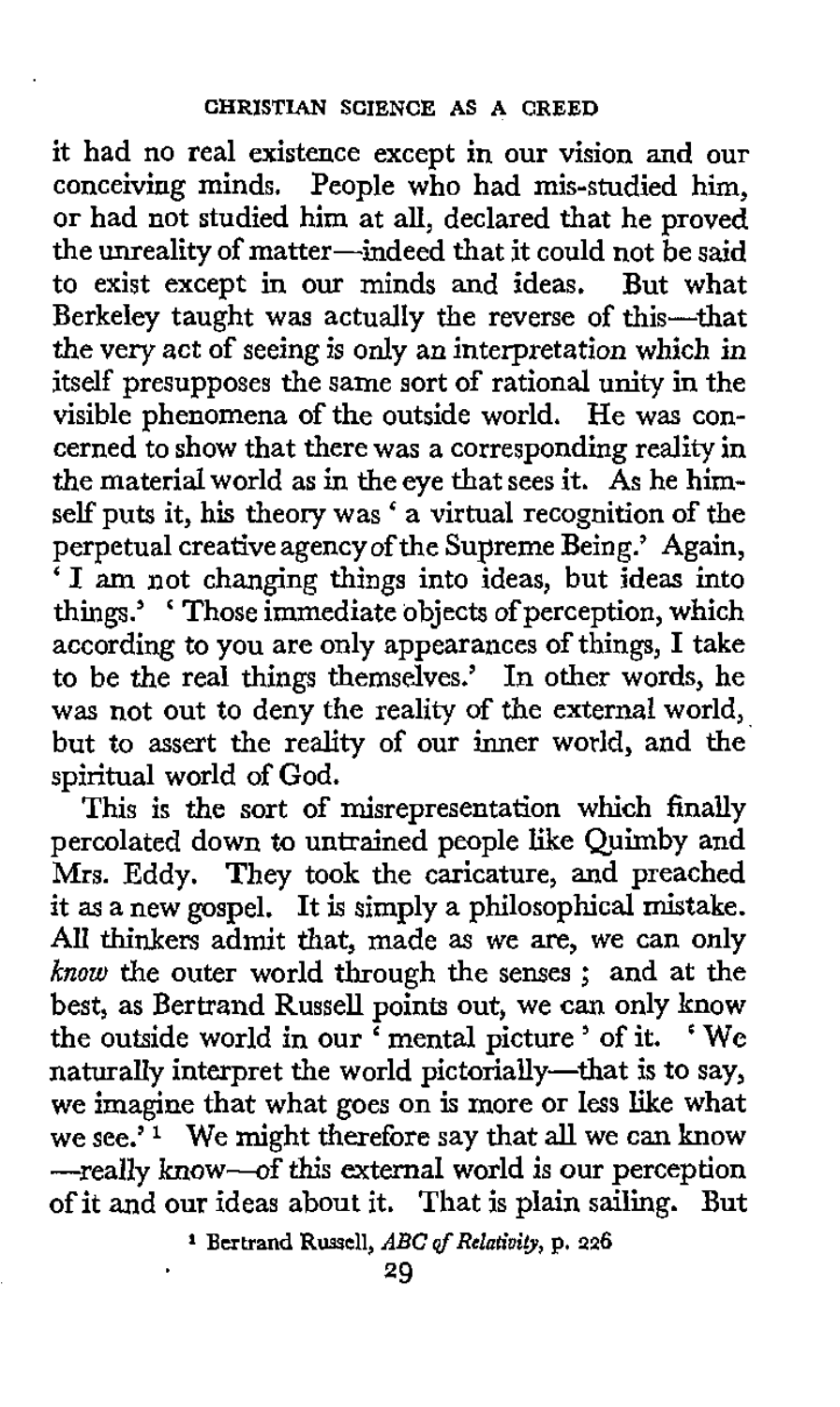no responsible thinker has ever said, because of this, that the material world on which our ideas are built is unreal or does not exist. How it **exists** for us is one thing ; but it is another thing to imagine that it would cease to exist, if and when *we ceased to think about it.*  My idea of existence naturally depends upon my vision and my mind. But I cannot thereby think it away. And at the best, my vision of the world of matter must presume one thing-that there is something definitely existing to cause and justify my vision and my mental picture.

Mrs. Eddy's ideas about matter are only crude **mis**representations of what Bishop Berkeley taught. He representations of what Bishop Berkeley taught. He certainly did not deny that matter existed; he merely asserted that we could only *know* about this external world through our ideas about it, And he maintained that our very ideas about order and law in this world *are the best, and indeed the only, proof that such order and law do really exist.* 

**Mrs.** Eddy's philosophy of the universe outrages the senses as well as human thinking. It is one **of** these guileless simplifications that only make thought a muddle. ' Spirit never made matter.' ' The Father-Mind is not the father of matter.' But say what we like --even though in desperation we only appeal *to* the philosophy of common sense and experience-we have to deal **with** matter. We can deny that it exists, **but**  it is there. And if it is there, and if Spirit did not make it, then we have to face what we call a *Dualism*  **-not** one Principle or Power in the universe, but two, In a universe-if it is to be a 'universe'-this is unthinkable. It is evident that Mrs. Eddy reached her gigantic simplification merely by denying what she could not disprove. Amid all the respectable systems that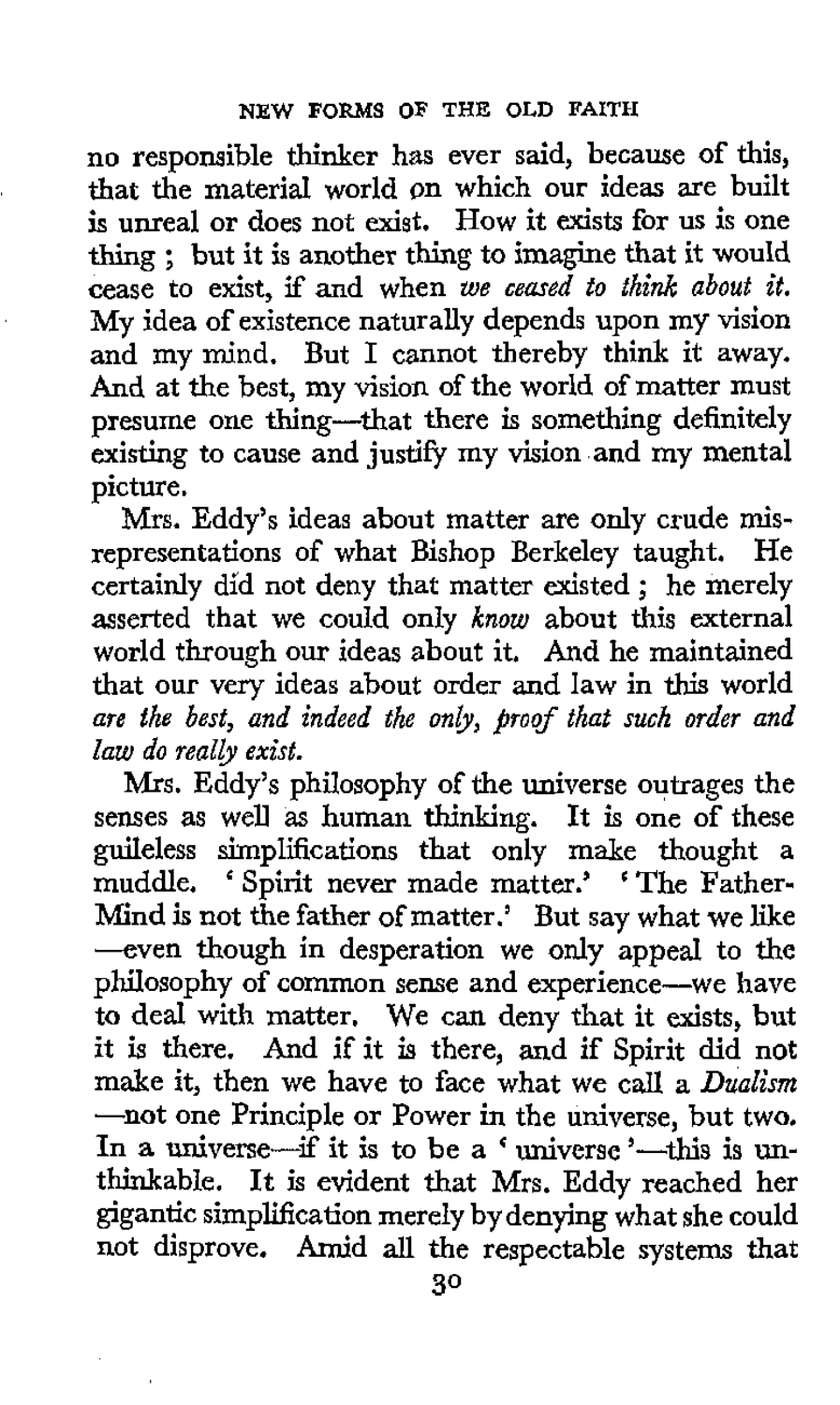have tried to reach some ' unity ' in thinking about this world, hers is the only one that attains its end, not by what she affirms, but merely by what she denies.

**I** say this because we too, as strongly **as** Mrs. Eddy, believe in the ' pure eternal mind' of God, God who willed and created all things. We believe, as much as she, that the only ' eternal<sup>"</sup> things in this universe are spiritual. But we do not maintain this simply by denying that the things of this world by which we live, and the happenings of life, however much they may puzzle us, are not real and are not in God's will. **We,** believe that **all** the visible and tangible world around us, so evident to our senses and our experience, is the creation of God, and is in itself good, and that God's spirit maintains and informs all the material universe. believe in God's Laws, by which alone the universe is maintained, and by which alone we ourselves can live and think. We hold that this is not only the teaching of the Bible, but also the teaching of Science and of human experience, This means that we find **God's**  creative handiwork everywhere ; His spirit permeates all things in their loveliness and power.

Mrs. Eddy denies this, and says that there is no such thing as Matter. ' Matter or body is but a false concept of mortal mind ' **(p. 177).** Our error is due only to our delusion-our material sense. Matter in all its varied magically beautiful forms is not 'real'; and we could think it away, if we thought aright.

**Now** if by ' real ' she means *eternal,* we should at once agree with her. Our bodies are real-and must be real to us, if we are to use them-but they are not eternal. Stone and iron and trees and animals **are**  real, but are not eternal. The whole universe, of which we are but a tiny part, is real, but not eternal. Both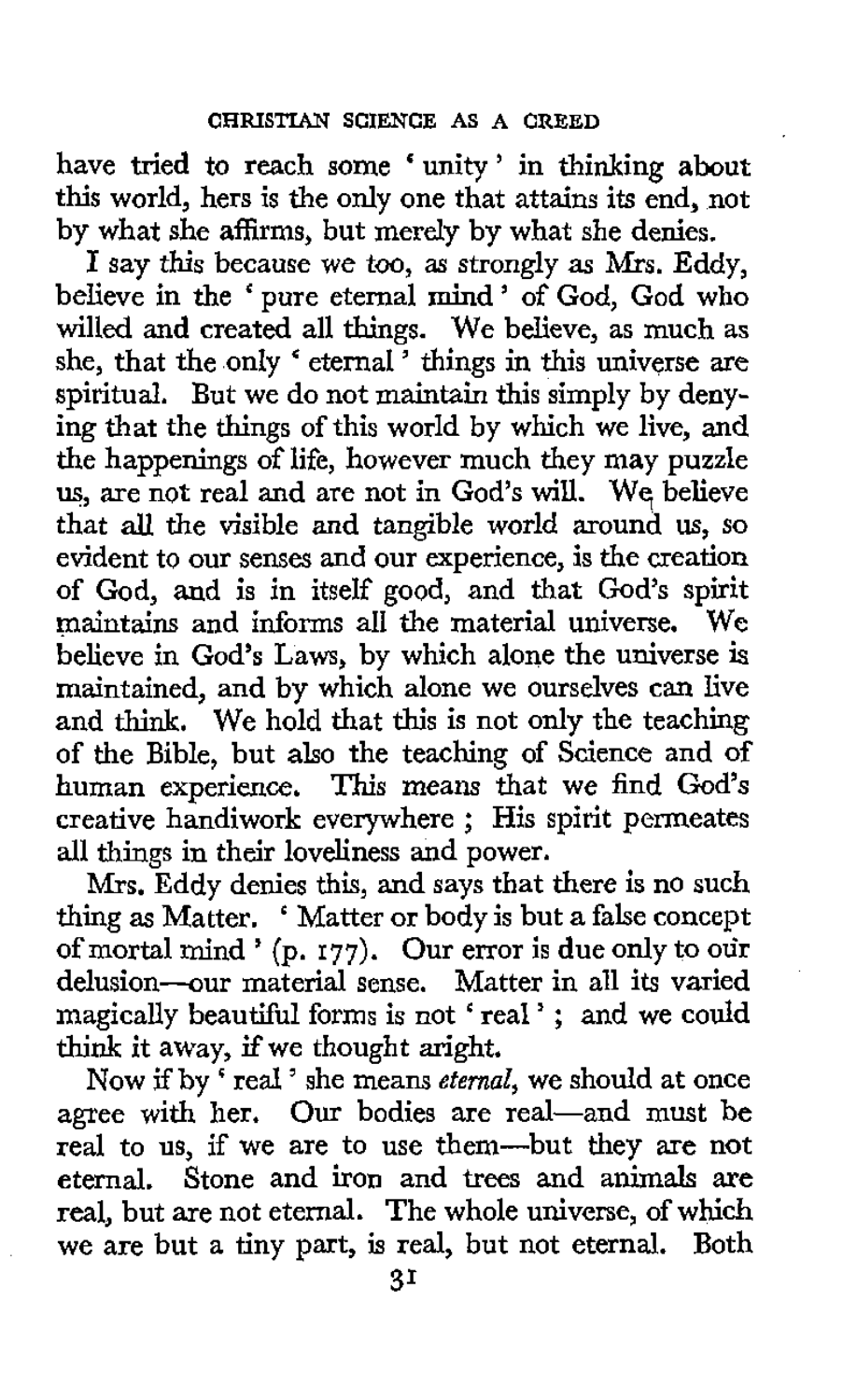the Christian faith and modern Science agree in saying this. On the one hand the Bible states that even heaven and earth shall pass away, and our bodies shall fade within a few short years, as a leaf fades in the autumn. But none the less all that is truly eternal in us shall remain and abide.

And on the other hand Science tends to show ever more and more that matter can be constantly changed and resolved into its primitive constituents of energy and force. But though it can be changed, matter is just as real as the energy and power it releases.

**3** 

By the way, a recent Christian Science writer has ventured to claim that the ' splitting of the atom ' has shown that matter is not real. This is only foolish thinking ; for atomic fission is merely a change of one real thing into another as real. **If** the question arises whether the energy released is real, one feels tempted to say with sorrow,' ' Ask the Japanese,' and see what they say. They will tell us that the atom and its resident power, once it is released, is the most dreadful reality known to man.

On this interesting point of the possible dispersal of matter into nothingness, Professor Frederick Soddy writes, 'Even if we accept these ideas, it would be a mistake to suppose that matter has been resolved into electricity. There are still two fundamental units in atomic structure, the electron and the  $+$  ion, and the resolution has been rather into electricity and matter than into  $-$  and  $+$  electricity. For  $+$  electricity on this view has every one of the ordinary features of matter in addition *to* its electric charge, and even its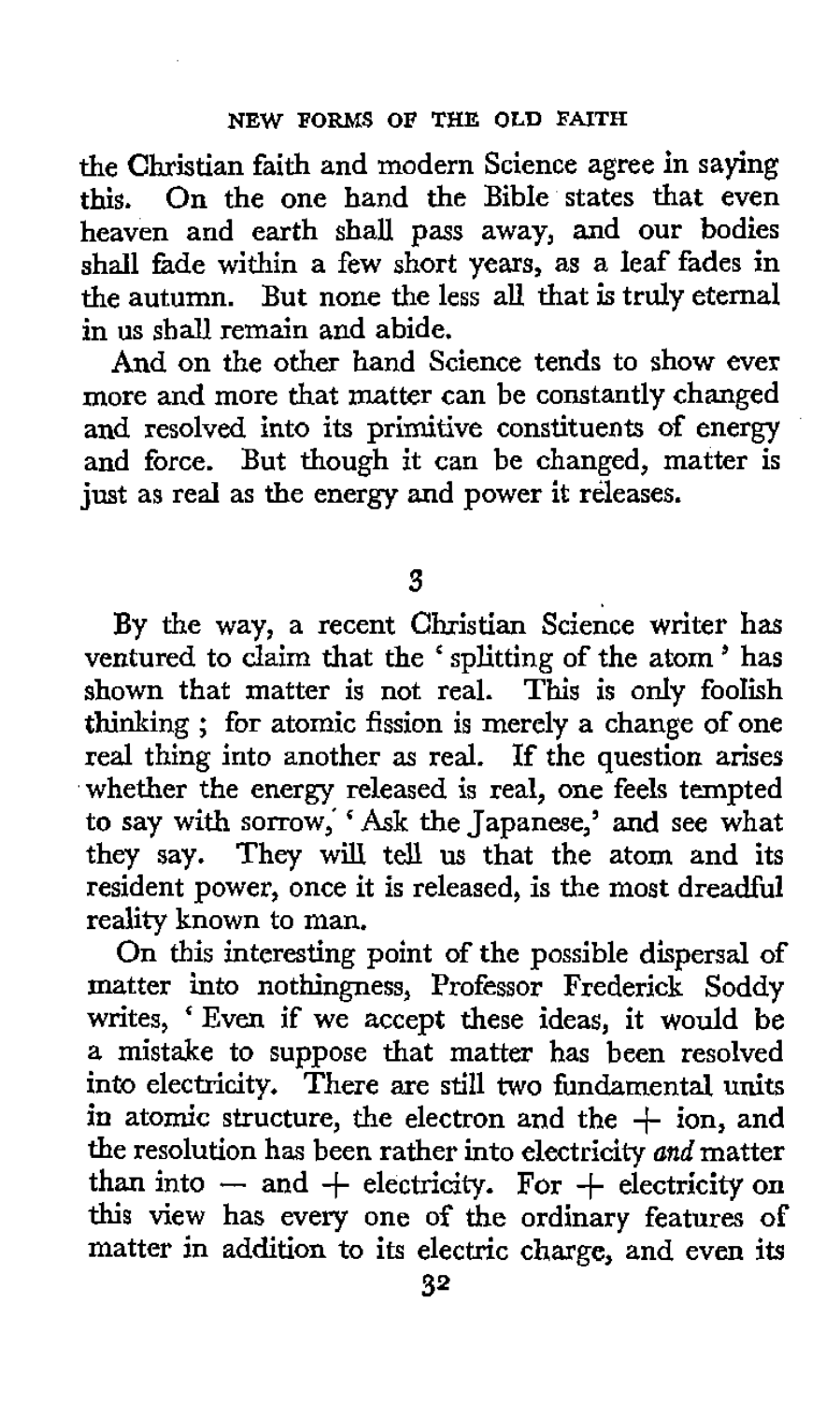further resolution into a collection of protons and electrons cannot really be said to constitute more than **a**  verbal preference for calling matter positive electricity.' **<sup>1</sup>**

It is one thing to say that matter, in whatever form it may be, is not eternal ; it is another thing to say that it is not real, or does not exist. In actual fact, and in concerted human experience, this 'stubborn reality' which we agree to call matter is the only thing with which we must deal, and by which we can alone live in our sort of world ; and **our** spiritual worth is shown by *how we deal with it.* Of more things than of Jesus may it be reverently said, the Word of God was *made flesh.*  This is the ordained order of the world as we can alone know it-that God's creative spirit is in all things and maintains all things, governing them by His gracious<br>laws which are our guarantee of security. These laws which are our guarantee of security. forms are not eternal, **as** we now **know** them; but they are our common daily realities. **AU** the mere denials of their existence cannot possibly affect their existence for the ends of human living.

**I** imagine that Mrs. Eddy denies the reality of matter for **two** foolish reasons. (i) Like some of the out-dated philosophies of early days, she believes that matter in itself is  $\cdot$  evil.' In the same foolish way, some of the early Christian hermits and ascetics believed that what we loosely call ' the world ' was evil, and in **their**  desire to be spiritual they turned their backs on the world and forsook it. But it cannot be emphasized enough that to the Christian *there 6 nothing evil either in matter or the world except the* **use** *to which we may put them,* Since all forms of creation in our universe must necessarily come from the will and power of God-unless we are going to believe in the impossible dualism

*Evolution in the Light of Modm Knowledga* **(Blackie** & **Sons), p. 372**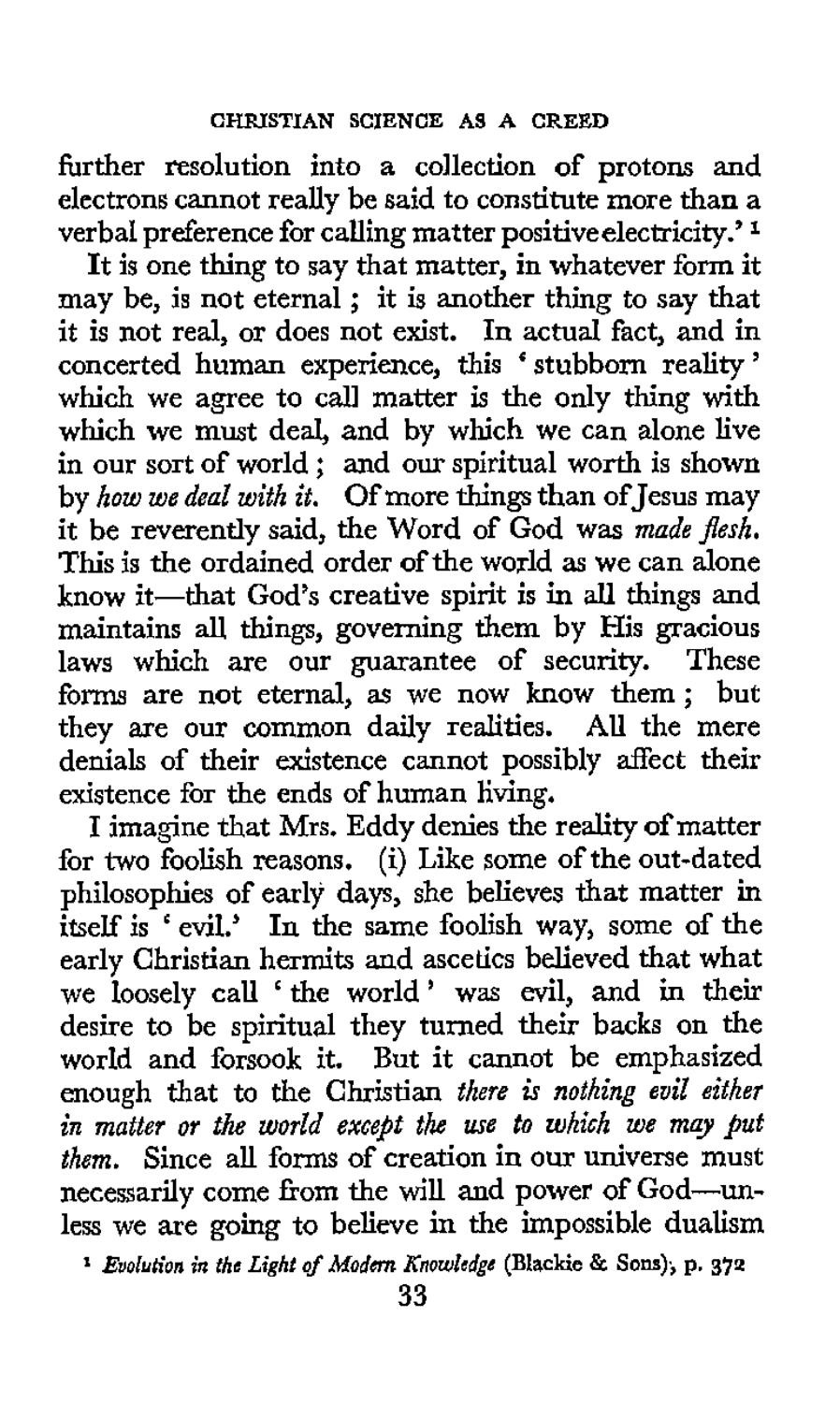## **NEW FORMS OF THE OLD FAITH**

**of** which **I** have spoken-matter in itself is **in** no sense evil. The only possible evil is our use of matter.

(ii) **Mrs.** Eddy thinks that evil and sin have their only source and cause in the ' body.' **This** is not *true.*  **As** I hope to show later, sin is always an affair of the will, the mind, and the spirit, It will not do to make the body the seat **of** sin. This is merely bad psychology, added to her previous bad philosophy.

Now it is on this philosophical absurdity-that in no sense does matter proceed from God, and that it only seems to exist because we foolishly think it exists-that **Mrs.** Eddy bases everything. **If** we reject her premisses, as normal thinking men must do, **all** her conclusions and deductions become invalid. By the laws of logic, anything built on a falsity is false all through. Since her ethics, her religious system, her doctrine **of** health and cure are built on this falsity, they become suspect at once. I hold that the foundation of Christian Science is philosophically absurd, is against reason and experience, and most of all is against the Christian basis **of**  the New Testament. I think that it may fairly be claimed therefore that Christian Science is neither scientific nor particularly Christian.

**4** 

Let us now consider some of the main points of her teaching, **as** they must now appear if we reject her philosophy of God and the universe.

(i) There is no such thing as *pain* and *sufiring.*  Pain and suffering depend **only** on our foolish belief in matter. If we did not believe in this unreal thing, but could think it away, there would be no such thing **as** pain.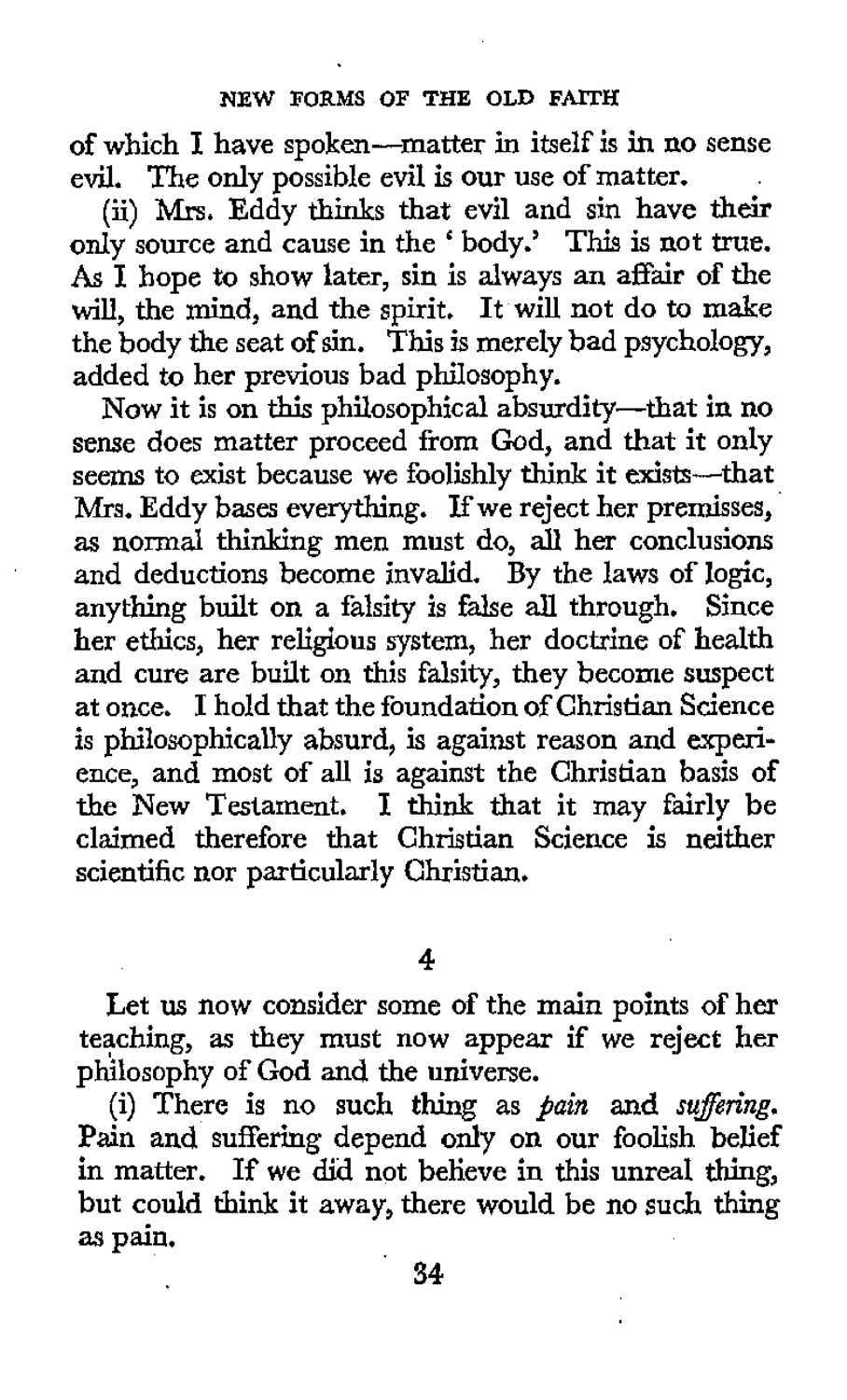True. But since we cannot, by any known possibility, think matter away, but must deal with it **as** real **-as** real **as** our own bodies with their flesh and bones and nerves-we cannot avoid pain and suffering. These things are only a natural part of our human physical heritage, as natural as **growth** and decay.

No doubt she has hold of a half-truth here. We admit fully that if we observed the good laws of health and lived in accordance **with** the will of God, we might be able to avoid nine-tenths of the pains and sufferings we commonly bring upon ourselves. Nothing can be more sure **than** this ; for we believe that God in His goodness means us to enjoy health, vigour, and **well**being. But while this is true, we know that since the human body is only part of God's physical world, it is futile and foolish to say that pain does not exist, except **as** we believe in it and **think** it. To say so is a kind of cruel satire on the boundless real sufferings of mankind.

My readers may hardly credit **to** what lengths **Mrs.**  Eddy is ready to go in her assertion that pain **is** entirely due to foolish belief. When a little helpless baby of a few weeks old cries with pain-let us say, from flatulence or any other childish discomfort-she dare not say, of course, that the trouble is only due to the baby's *belief*  that it is in pain, for she is sensible enough to know that the little baby has no belief one way or the other about the business at all ! **How** does she manage to get round the little baby's natural sense of pain? She says that it is due to you, the baby's mother, thinking the pain into your baby. Listen to this from *Science and Health--'* Giving drugs to infants, noticing every symptom of flatulency, and constantly directing the mind to such signs-that **mind** being laden with illusions about disease, health-laws, **and** death-these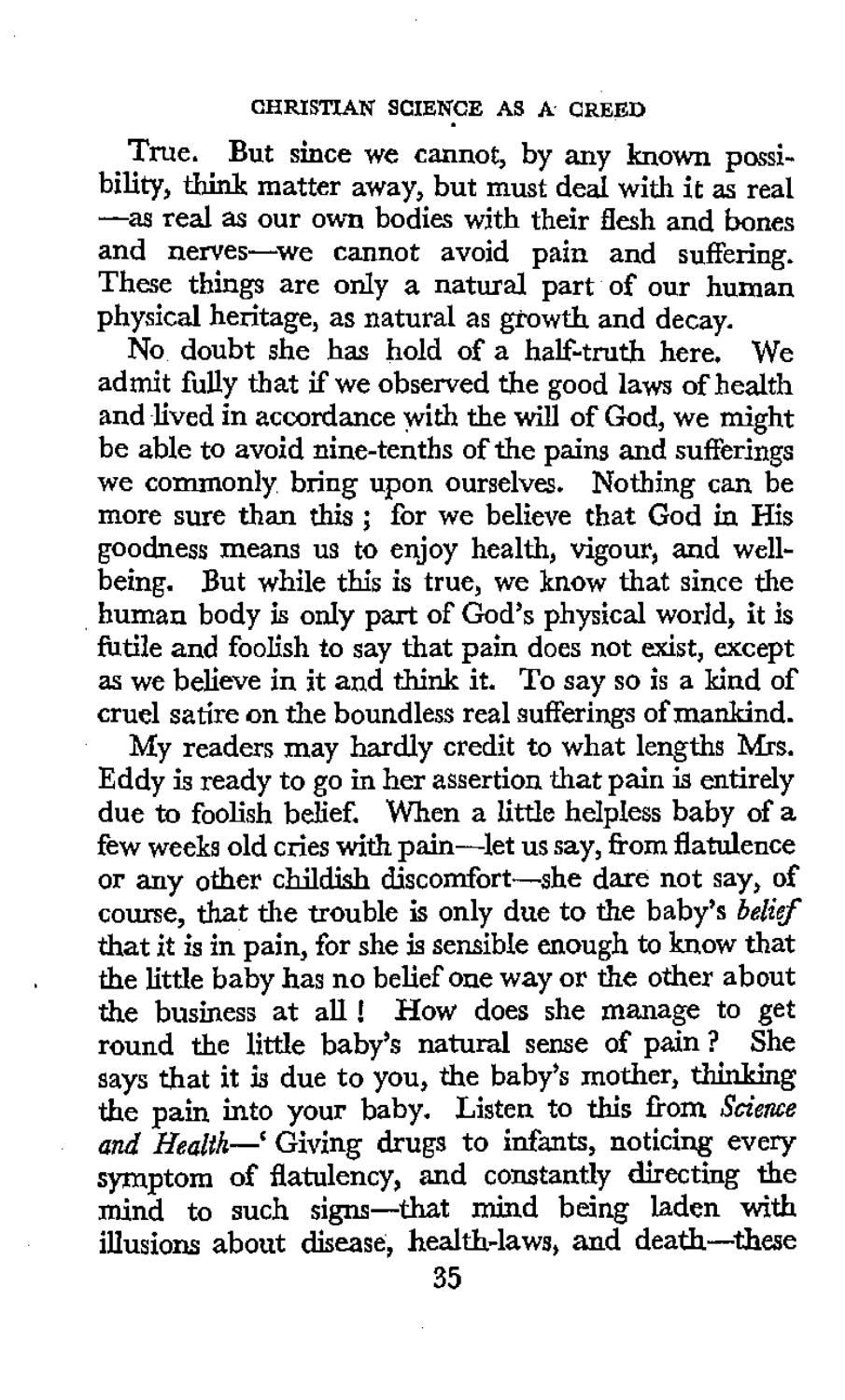actions convey mental images to children's budding thoughts, and often stamp them there, making it probable at any time that such ills may be reproduced in **the** very ailments feared. **A** child may have worms, if you say so, or any other malady, timorously held in the beliefs concerning the body ' (p. **4.13).** 

Can folly go further? This is riding a theory over a precipice. The next time your helpless little baby cries with sudden pain-pain that it at least never doubts-the reason is that you, its loving and prayerful mother, have thought the pain into it. Naturally, she could not attribute the pain to the 'foolish thought' of the baby, for at that age the child has no thoughts or beliefs at all. So the only way in which she can justify her foolish theory is to blame you for thinking the pain into the child. I suppose that when  $I$ , by a thoughtless blunder, step on my pussy's tail and it howls with pain, which somehow it knows to be real, the only reason for *this* is that I have thought the pain into the pussy's mind.

Please follow her reasoning. There is no such thing **as** matter, except in our foolish delusion. On this false premiss she builds her theory that therefore there can be no pain or suffering. Pain only exists in the folly of our mortal mind. If this is so, I wonder why Mrs. Eddy in later years went herself to an approved dentist, and had a painful tooth removed. The extraction was done with the aid of a local anaesthetic ! If pain is not real, but only due to mortal error, why should she so contradict her own foundation beliefs ? When challenged about this, she replied that-I quote from the *Brooklyn Eagle Library*, 1901-' the dentist's belief in the means he employed was a mental force which combined with her own.' From any experience

'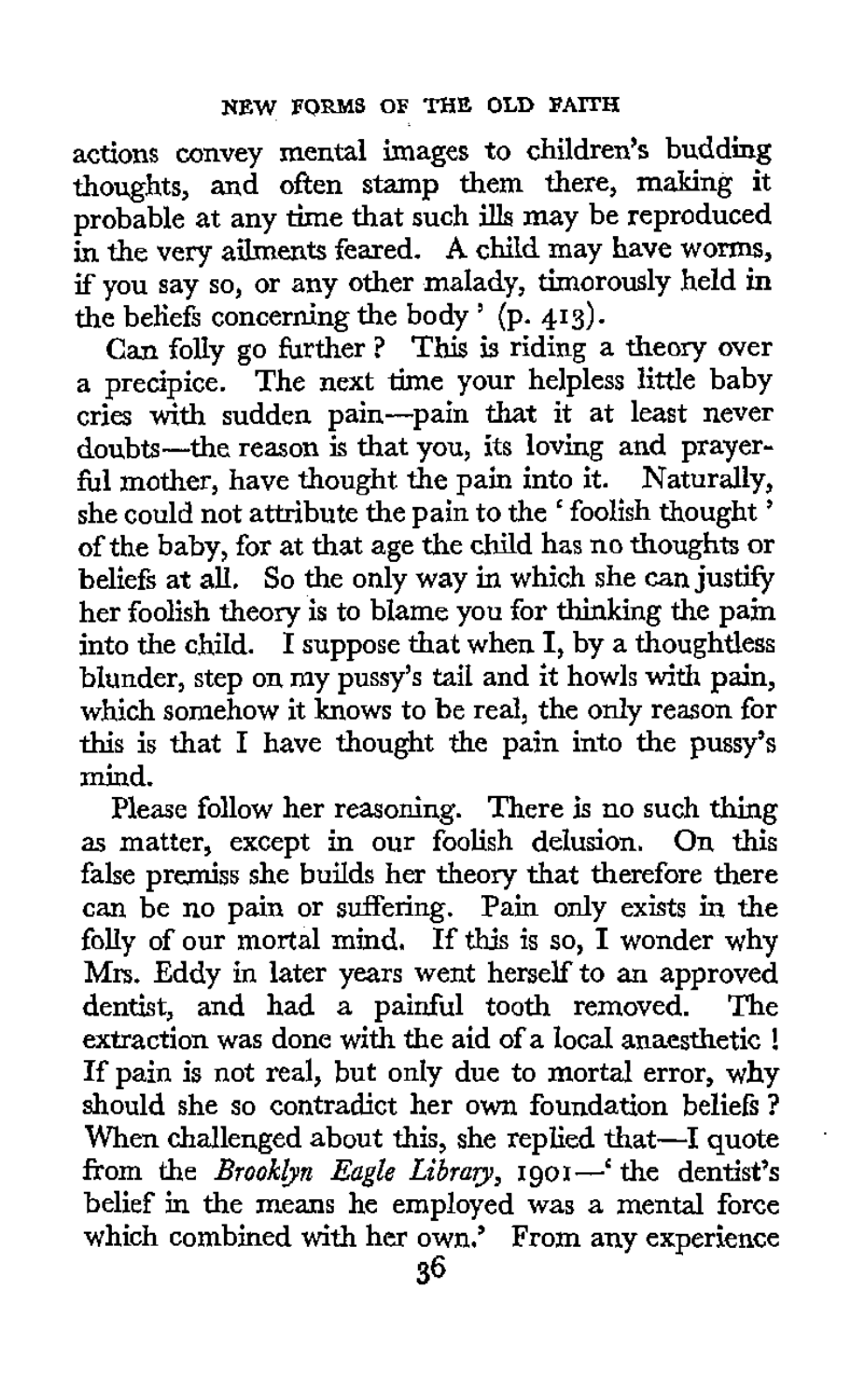I have ever had even of the gentlest dentist, it is not <sup>a</sup>' mental force ' he employs, but something definitely different !

So far this is our conclusion. We know that her first postulate is definitely wrong. Matter is real, and there is no way of denying it; it is indeed the one inescapable reality we have to deal with in this physical world. Instead of denying that matter is real, we believe that it proceeds from God, who created the real world we know, the only world we can know in this life. Thus since her first premiss is wrong, her conclusion is wrong. Unfortunately, **as** every human being at some moment has discovered, pain and suffering are definitely real both to mind and body. She herself, poor woman, found them to be real, and all her attempts to deny their reality or think them away did not save her from them, as they didn't save her from death.

Her creed has undoubtedly helped many people ; for any faith firmly believed, no matter how foolish the faith may be, can often provide an exaltation of life or a plane of emotion that acts like a tonic. And yet we should not be blind to the essential callousness of her teaching. I know that she meant only to help people, but there must be millions of gentle sufferers to whom her message must seem a ghastly irony. I have **known** people-young men in our war hospitalsso tormented that they would believe anything, and believe it passionately, if only this might ease their pain. To say to these stricken souls-to say to a Jesus gasping for water on His cross-' There is no such thing **as**  pain, except in your foolish belief,' is one of the enormities which only **a** person who values a theory more than truth could ever perpetrate.

**(W) 37 4**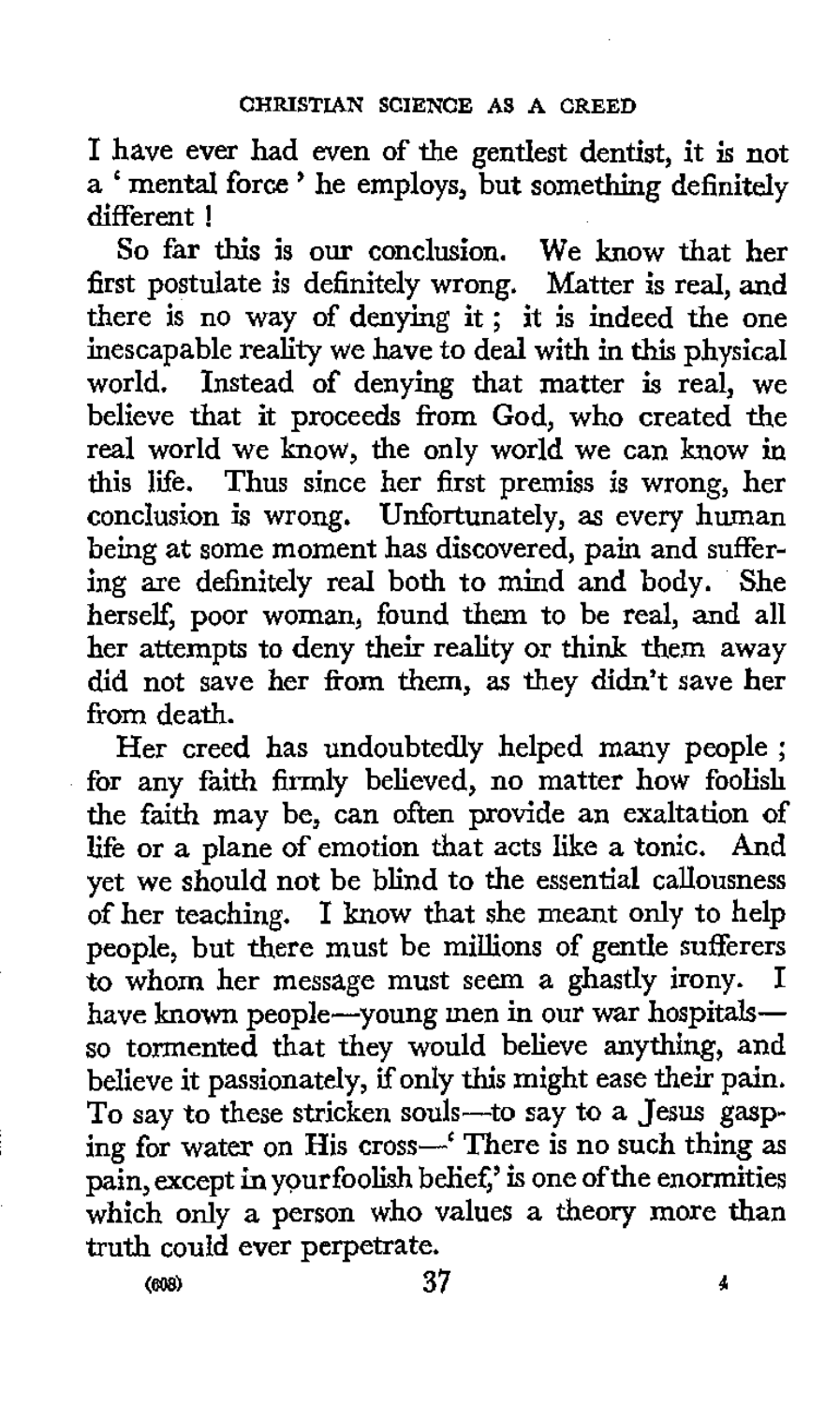I would not object to any theory she might fancy if she would only be loyal to it. ' If from any **injury** or from any cause a Christian Scientist were seized with pain so violent that he could not treat himself mentally -the sufferer could call a surgeon who could give him a hypodermic injection ; then, when the belief of pain was lulled, he could handle his **own** case mentally' (p. **464).** *The belief of* pain *was* lulled ? No, the actual pain **was** lulled !

**5** 

Since there is no matter, except in our **own** delusion and foolish thinking, there is and can be no such thing **as** disease. Like pain and suffering, disease only exists because we believe in the reality of matter.

How the world has longed for health 'and sought to eliminate, or at least lessen, the scourge of disease ! The ancient Greeks-by their arduous training for bodily fitness, their open-air life, their moderation in eating, and most of all, their teaching of health as an attainable ideal for all-came as near to eliminating disease as any people ever did. They regarded health **as** being only ' natural.' Their word ' physician ' (from phwis-nature) shows us **how** they regarded all disease **as** a breach of nature, and as Dr. Singer remarks ' that word itself stands as a lasting reminder of their achievement.'  $\frac{1}{1}$  In the same way, it is worth remembering the humorous, and yet very thoughtful, discussion of disease in Samuel Butler's Erewhon, where he pictures the natives of his fabled land punirhing disease **as** a social crime. The natives of Erewhon regarded health **as** being so natural and so easy for good-living and wisethinking people that a man who caught a cold ' was

*Lcgq of* **Greece, chapter** ' **Medicine: p. 202**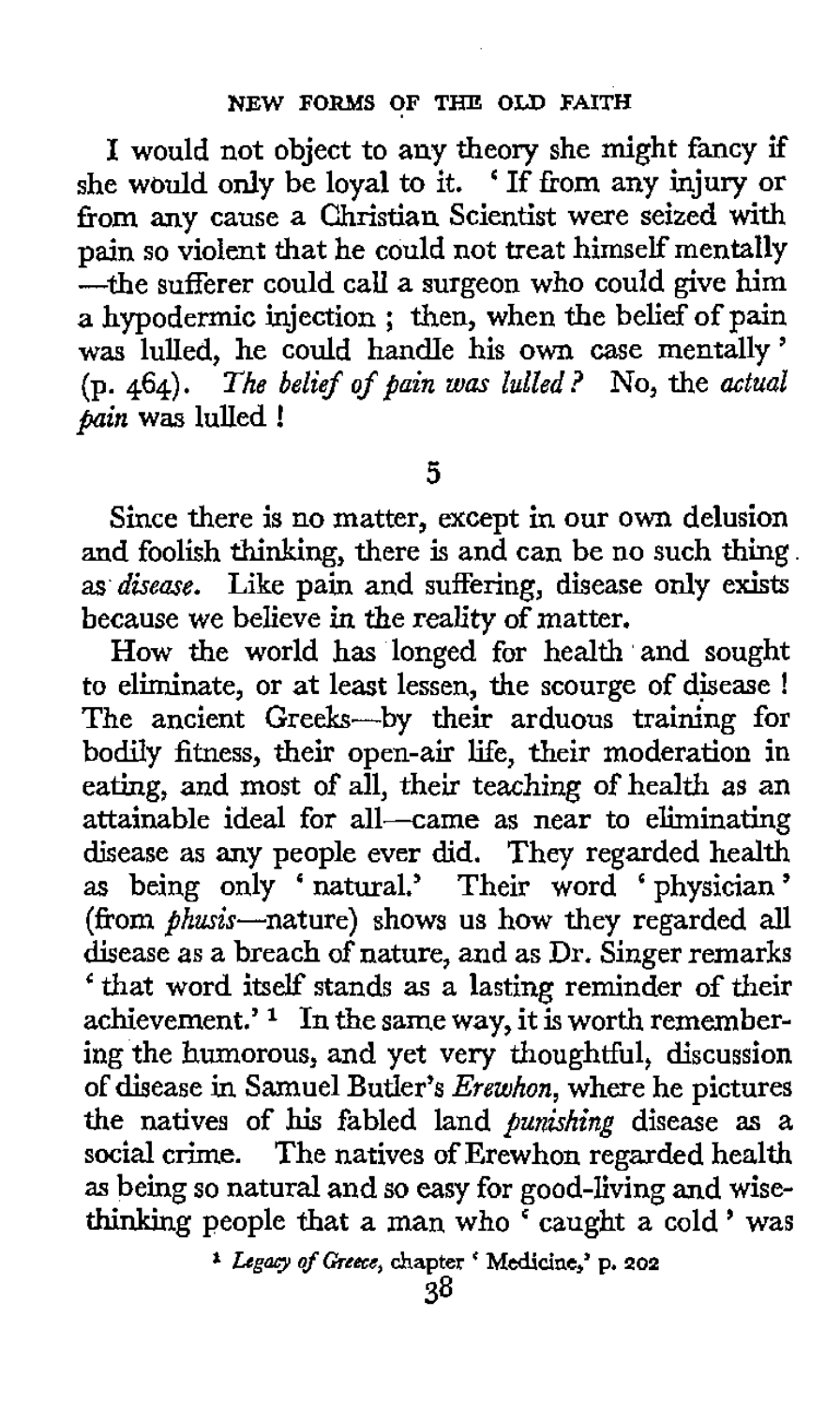liable to be fined or punished for **his** careless social sin.

*All* this is indirectly on **Mrs.** Eddy's side-or rather on Dr. Quimby's, for it was he who first believed and taught that disease or illness was ' error.' There is no doubt at aIl-aU experienced people believe it-that if we live wisely and ' conveniently to nature,' we may easily rid the world from all its decimating plagues and most of its virulent diseases. But while we say this, no-one but a fool or a blind theorist can believe that disease is only a delusion of our mortal minds because we believe in matter. Matter, though real and existing, constantly changes by the laws of natural growth, development, and decay ; and disease therefore in some real fashion naturally inheres in matter. Just because we must believe in matter-just because we ourselves are physically parts of matter-we must recognize that disease is only a normal symptom of natural growth and decay. It may be astonishingly lessened **and** relieved, and might become largely non-existent-but *not* in Mrs. Eddy's sense of that word !

*As* keenly **as** Mrs. Eddy, every thoughtful and caring person strives to eliminate or lessen disease. But we know that we can never abolish it merely by denying its existence and reality. I admitted freely in my previous chapter the astounding power which the mind may exercise over many of the ailments of the body ; and especially we know how a healthy outlook, a happy and exalted emotion, and good habits of mind and life can charge many an ailing person with new vigour and power. But surely that is freely and openly admitted by every observant person. It is quite another thing, however, to say that sickness and disease are not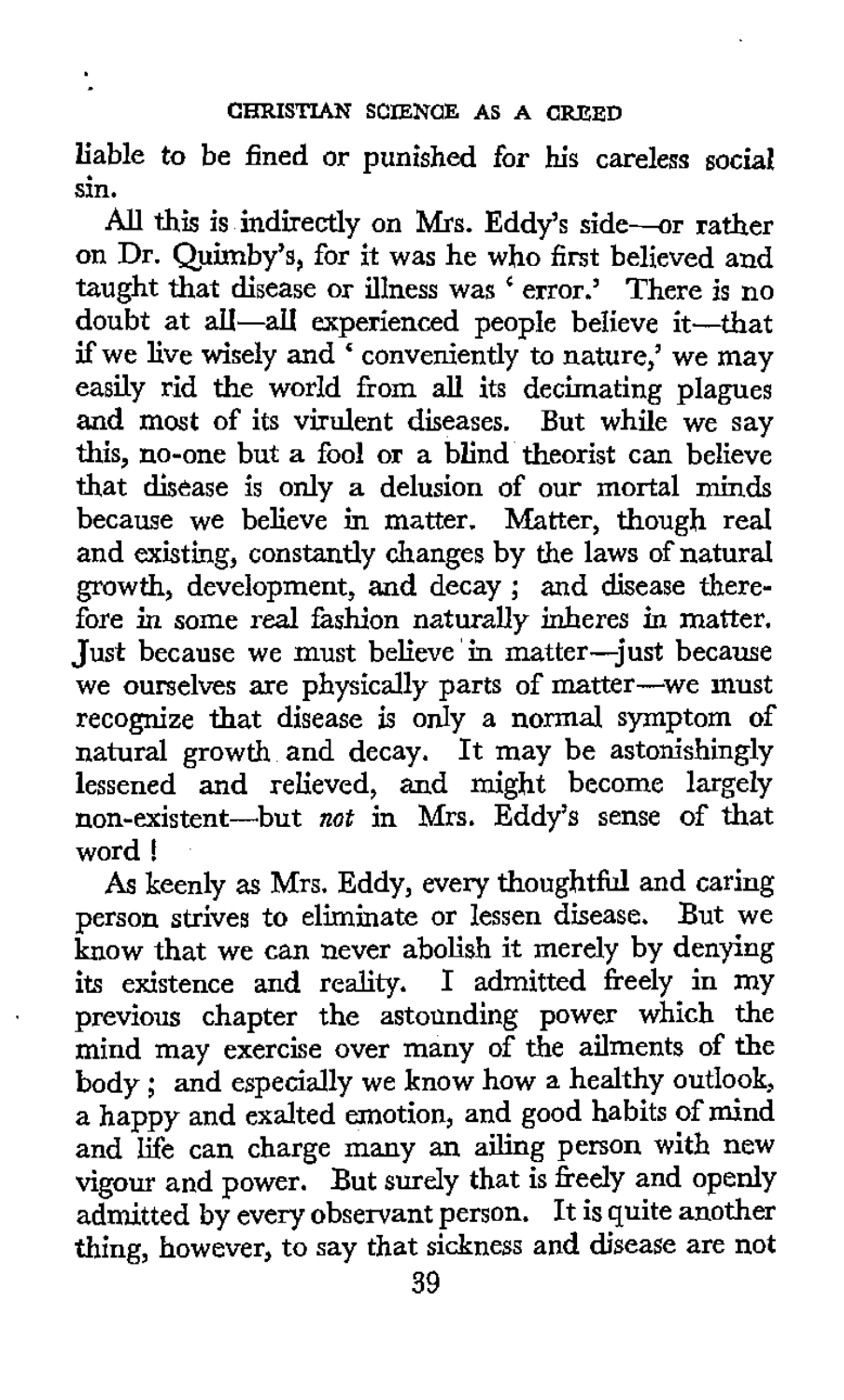real. Here, as already hinted, **Mrs.** Eddy is guilty **of**  a queer contradiction. She says that our common belief in the reality of disease is due to ' false material belief in the reality of disease is que to talse material<br>sense ' and to ' lying sense perceptions.' These lying sense perceptions are themselves not real, and therefore should be openly distrusted. **If** we would only rehse **all** *material physical evidence* for disease, we should soon see that there is no disease at all. But-here **is** the contradiction-she herself in the last chapter of her textbook accepts **all** these material proofs for *health and well-being,* and quotes them with huge approval to show how Christian Science has cured people. But Mrs. Eddy cannot have it both ways. If she accepts and quotes ' the material evidence of the senses ' for *health,* she must accept these same material proofs for *disease.* Health and disease are merely different sides of the same thing, and if we allow material proof for the one, we cannot deny material proof for the other.

)<br>) 1

*6* 

Because matter does not exist, there are naturally no such things as *evil* **and** *sin.* Evil and sin belong only to matter, and they are merely illusions of the "material mind.' 'Both sin and sickness are error, and Truth is their remedy ' (p. **461).** ' Evil'has no reality. It is neither person, place nor thing, but is simply **a**  belief, an illusion of material sense ' (p. **71).** 

We can honour her attempt, however inadequate it may seem, to 'justify the ways of God to man.' Once again she **was** merely facing one of the age-long problems of human thinking-if there is a God of love and mercy, how can we account for the presence of evil and **sin** in His world ? Some religions-for instance,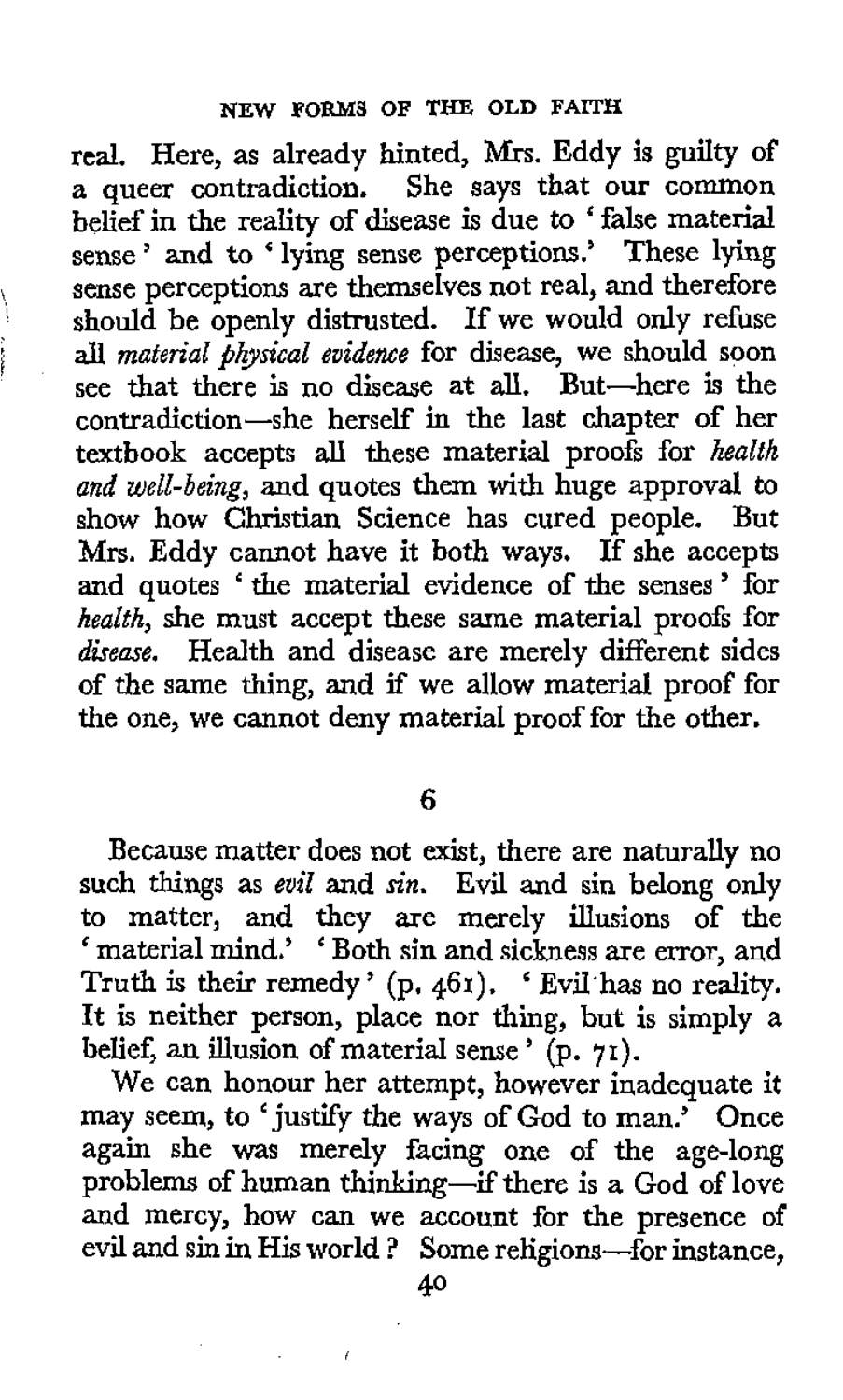Zoroastrianism-just admit the dilemma as insoluble and believe that there must be **two** rival Principles in our universe-one of essential Good, and one of our universe—one of essential Good, and one of<br>essential Evil. This is a dualism; and the universe is not really a 'Universe,' but a scene of warring and irreconcilable Powers. Some crude forms of Christianity resolve the problem by positing an active personal<br>Devil who has nower over the souls of men. In the Devil who has power over the souls of men. Book of Job, Satan is represented as an 'adversary' or rather as a sort of ' testing spirit ' who has generous latitude in sifting and trying all human souls. On the other hand, a religion such as Buddhism seeks to resolve the problem by its passionless doctrine of 'Karma,' which attempts to explain all the grave inequalities and apparent injustices in our human lot by saying that all these evils are due, not to the Will of God but merely to our own folly and sin in some past incarnation. All the grave evils from which we suffer are in no way due to any malevolence or want of love or lack of provision on the part of God, but are only the natural consequences of **our** own past follies in some previous life. This theory seems at first to remove any disquiet about God's ways and character, and yet it actually leaves the greatest sense of injustice-that *I* **am** held responsible for acts in **a**  former life of which **I** have no possible recollection now.

How then did Mrs. Eddy seek to solve the ancient dilemma of God's power and love on the one hand, and the presence of evil and sin on the other ? Merely by her usual futile method-she preserved the unassailable goodness of God by *denying* that evil and sin exist. Thus there is no problem for her to solve-evil does not clash with any doctrine of *the* love and power

'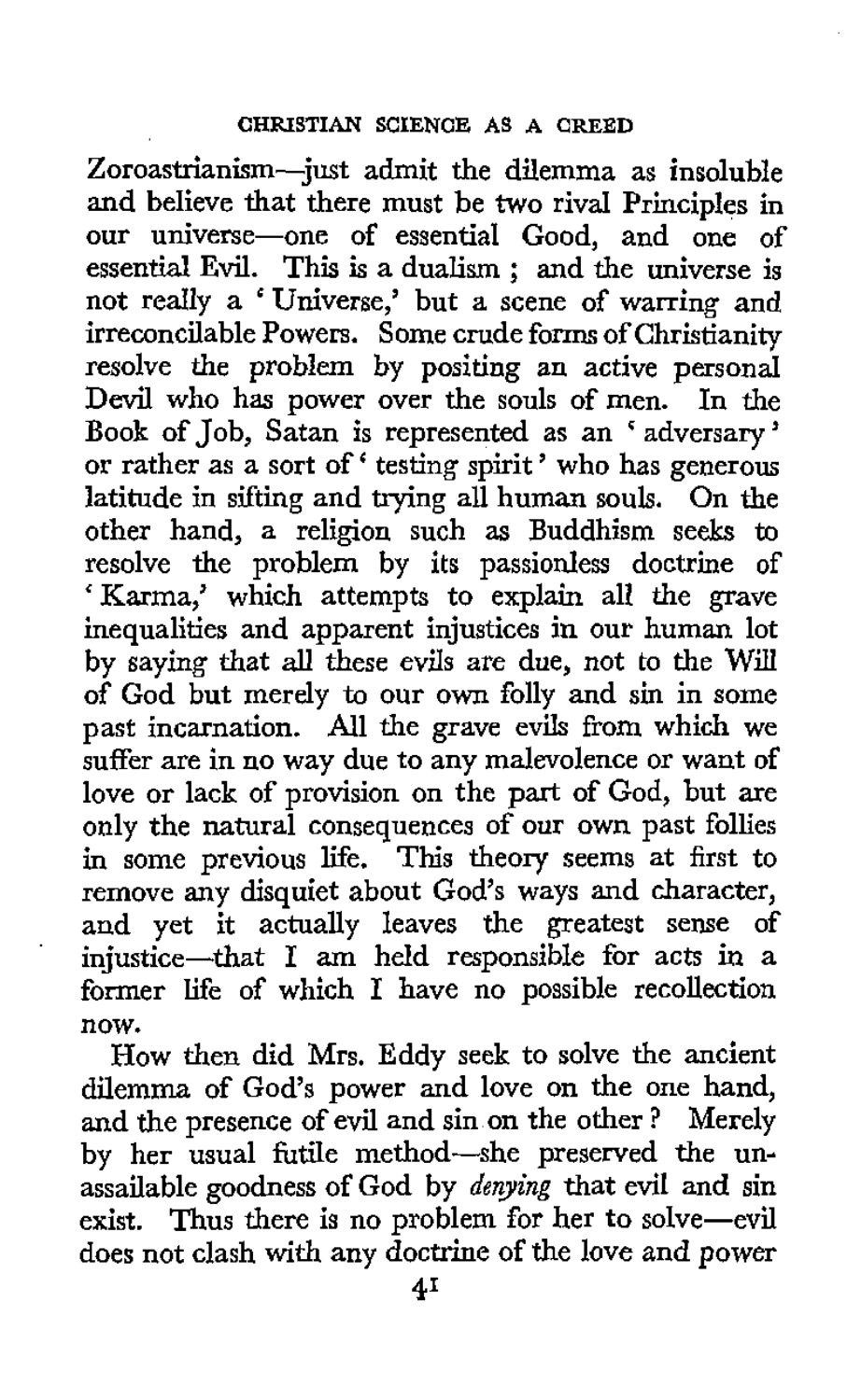of God, for the simple reason that evil and sin are not real-they do not exist except by our foolish thinking. There cannot be any evil in this world, because evil belongs to matter, and there is no matter-and that's that !

Two things are plain : (i) Matter was so desperately real to her that she was always denying it! The more you keep on denying a thing, the more you actually assert it ! Her constant irrational denials only prove that she **was** obsessed and hag-ridden by the things she denied. (ii) She constantly asserts that sin and evil belong only to the body. Is this true ? There is no kind of sin known to me that is not entirely a thing of the mind and the will. It is always conceived in the mind first, and it only operates in and through the body as an instrument. The Epistle of James puts this fact unforgettably-' Every man is tempted, when he is drawn away of his own lust, and enticed. Then when lust hath conceived, it bringeth forth sin.'<sup>1</sup> Even if Christian Science could ' think away ' matter, it could not **think** away *sin,* for sin is always and only a thing of the will, the spirit and the mind.

Compare her thought about evil with our Christian view. We believe that God has given **us** reason, mind, conscience, and will-a sufficient guide to the things of right and wrong. He has bestowed on us the dignity and peril of choice; for the only good that is worthy is the good that is willed and freely chosen. But is the good that is willed and freely chosen. obviously if we have any free choice at all, we must be **as** free to choose the lower and the evil, if we so **wish, as** to choose the higher and the better. We cannot be free to choose unless we can choose either way. Therefore, if good is real when we choose it, evil when we

**l James i.14, 15**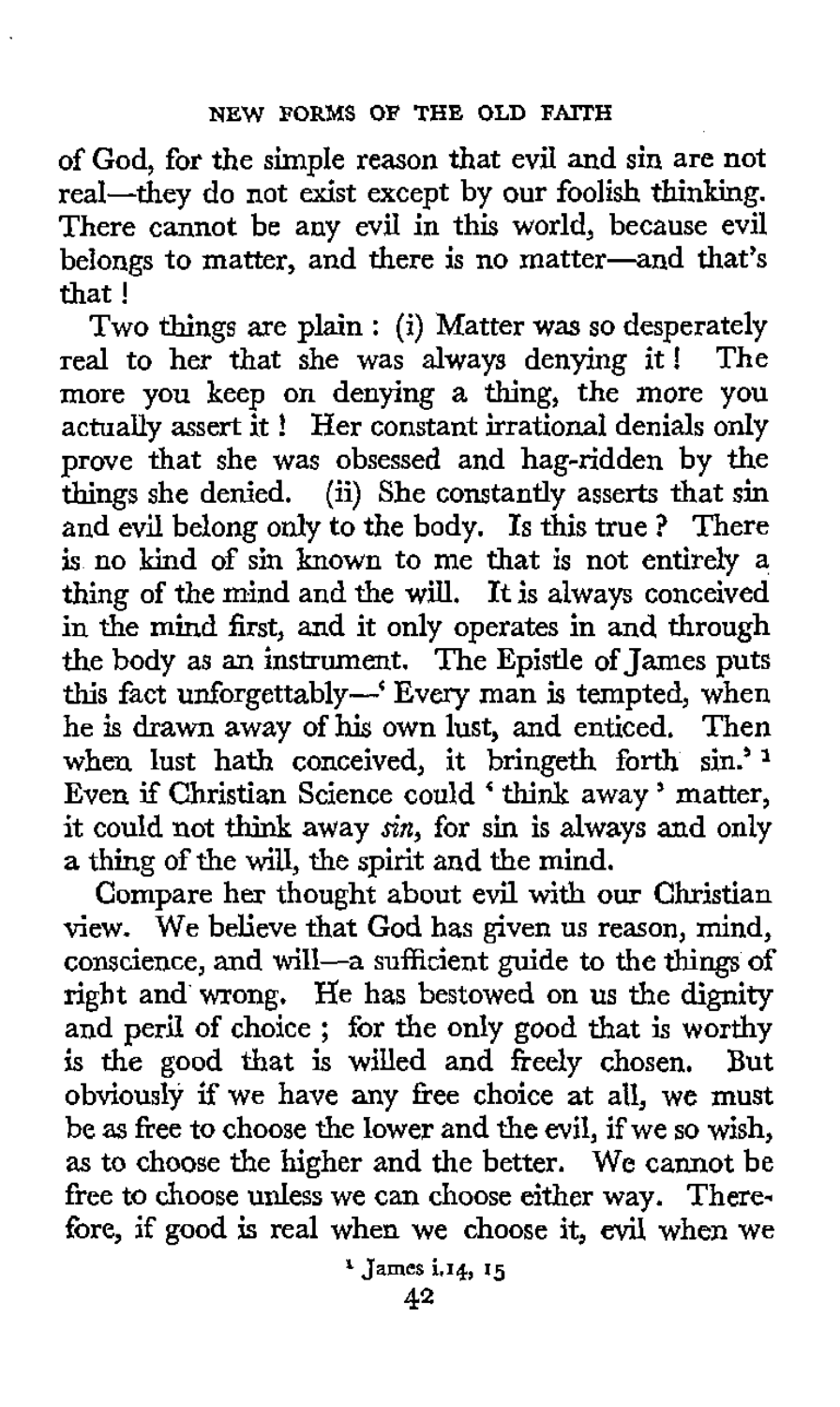will it, must be **as** real. To say that good **is** *positive*  and evil is *negative* is playing with words, for they are both-and equally-choices of the mind and will. In no possibly worthy sense can we get rid of evi1 and sin merely by denying that they exist. In **all** human thinking, and especially in all religious thinking, there is only one way to rid ourselves of sin-know it, face it, overcome it, and will the good. This is the way of Jesus Christ.

In any case-and she called herself a Christianwhat possible idea can her system give of the mission and work of Jesus Christ-His life, His teaching, His suffering, and His cross-if, after He came to save the world from sin, there should be no such thing **as** evil and sin at all? She more than hints that Jesus came to save us only from our foolish ideas and our ' delusion ' about sin. If so, then He Himself suffered from the same ' delusion of the mind ' about the reality and the power of sin.

It should be noticed what is implied in her theory of the unreality of sin. She says, ' Being destroyed, sin needs no other form of forgiveness ' **(p. 339).** None **of** the gracious doctrines of forgiveness and redemption has any place in her system. Since there is no sin, there is no call for grief and repentance. All that is needed is to disbelieve in the reality of sin. Thus the whole doctrine of Christ's redemption of mankind in the forgiveness of God is completely unnecessary ; and if Jesus died to convince men of sin, recall them to repentance, **and** assure them of the grace of God, it was a complete mistake. At the best, Jesus only came **to** ' demonstrate ' that our belief in sin *is* an error.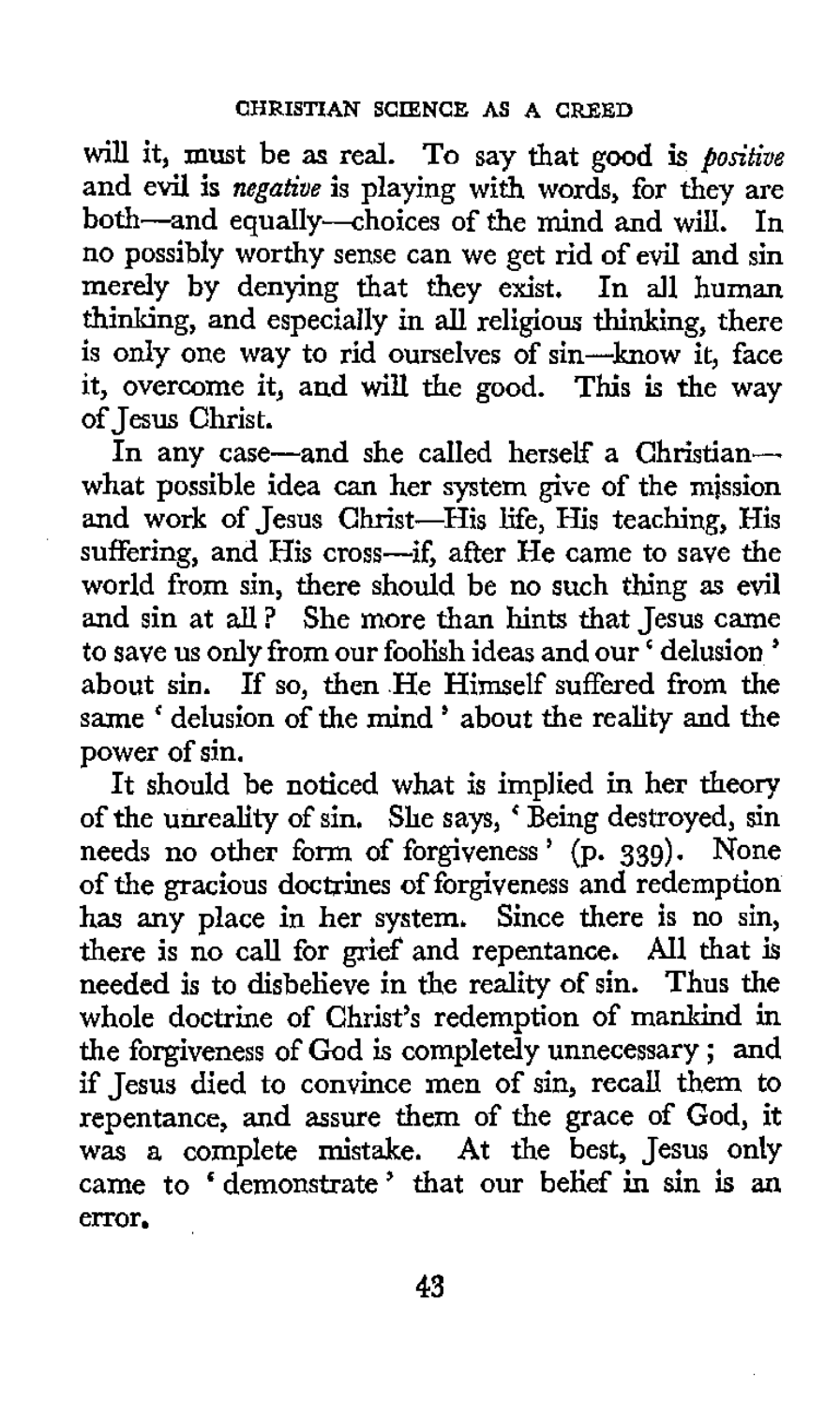**7** 

Since there is no matter-nothing that is truly physical, except as we falsely imagine it-and since the thing we call matter certainly does not proceed from God, there can of course be no such reality as *death.* 'The belief that matter has life results by the universal law of mortal mind in a belief in death. *So*  man, tree, and flower are supposed to die ; but the fact remains that God's universe is spiritual and immortal ' (p. **289).** ' Life is not in matter. Therefore it cannot be said to pass out of matter. Matter and death are mortal illusions ' (p. **289).** ' Life is real and death is an illusion ' (p. **428).** ' Man is incapable **of**  sin, sickness, and death ' (p. **475).** Since we are entirely spiritual, and our bodies are not real except to our foolish mortal thinking, there is, to put it bluntly, *nothing real Zeft to die.* This is where Mrs. Eddy's dreadfid simplification becomes such a dreadful falsification, and an even more dreadful mockery and irony. Her theory that there is no real body that can be born, can **grow,** can be healthful or diseased, and at the end can return to the dust from which it came, is merely a mockery and contradiction of everything we can know and believe about ourselves and life.

She says, ' Since life is not in matter, it cannot be said to pass out of matter.' But life *is* in matter : it uses and inhabits matter, by God's ordaining. It used the matter of her own body, and the physical mechanism of her own brain. We recognize the urgency of her desire to establish the final realm and reality **of** the spiritual, as against the crude materialistic philosophy of her own day-now.long happily out of date. But we cannot dispose of facts merely by shutting our eyes. ' **44**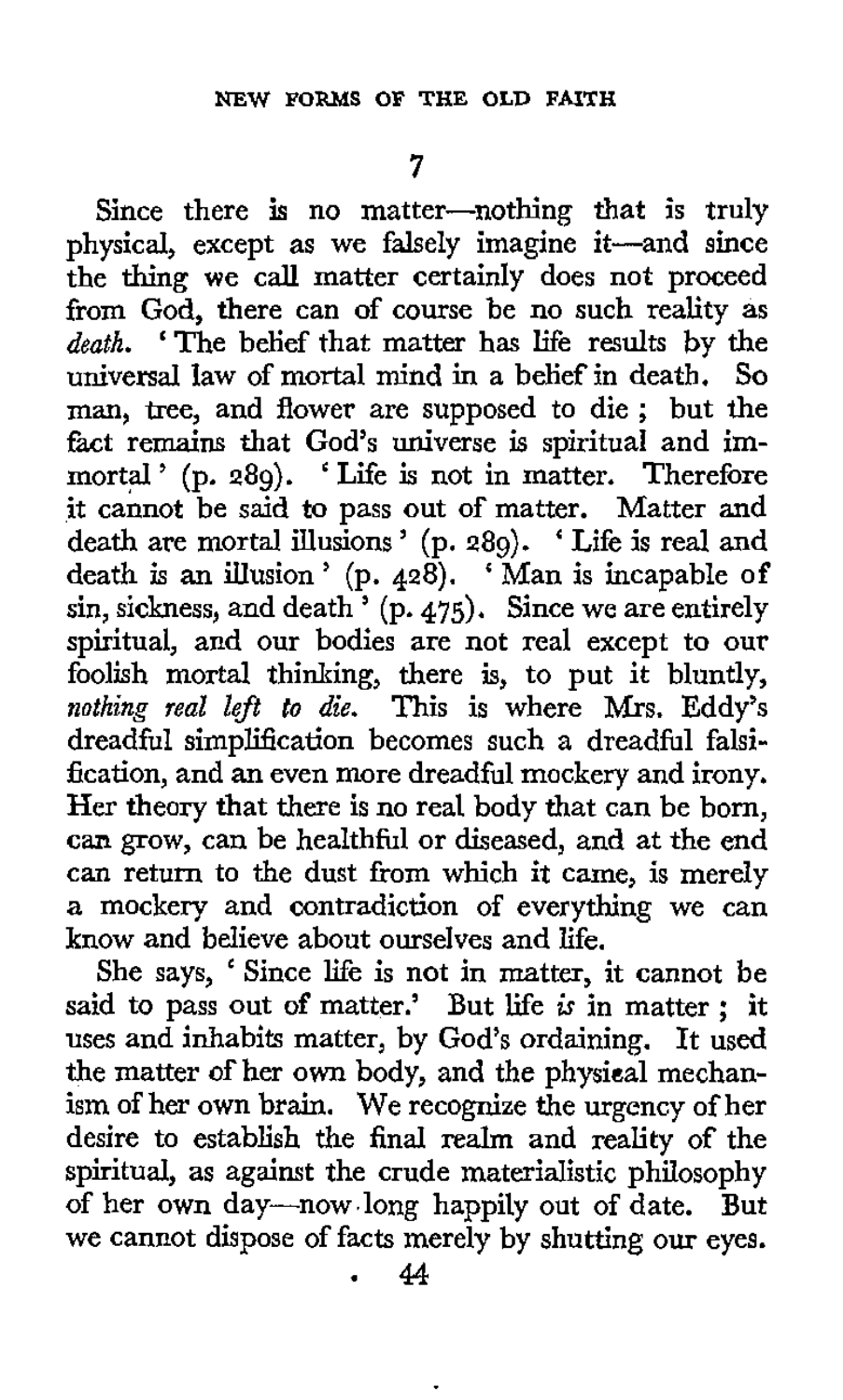Our mental life, for instance, is certainly dependent on the suitable physical organism of our brain ; and any alienist knows how an injury to that delicate physical organism affects good thinking. We agree with her that Mind and Spirit are not finally conditioned by any natural or physical state. But to say that the personal soul does not use and inhabit the body is **only** an attempt to justify an impossible theory by impossible claims. Life is in matter ; for life uses matter ; and if life is in matter, it can certainly pass out of matter. This is the simple explanation of **all** growth, decay, and death -the only explanation of the proved things that happen. Birth, growth, decay, and death are parts of the natural rhythm of ordained human living. We of the natural rhythm of ordained human living. We may say that they are not there; but say what we like, they will be there, when we are not.

Her theory contradicts facts ; it contradicts all human Her theory contradicts facts; it contradicts all human<br>experience; and it certainly contradicts the findings of science and the teaching of Jesus Christ. It is simply idle to deny that our spirits inhabit a material body, the gift and design of God, or that we do grow in all gracious ways, or that at the end, at our appointed time, *OUT* bodies die, according to the observed laws of Nature which we believe to be the Laws of God. More surely, because more reasonably, than **Mrs.** Eddy, we believe that we are immortal souls made in the image of God, and that our personal spirits are eternal in the promise and power of God. But while we accept this, we accept the whole wonderful material world of which our mortal bodies are only a part. We may not understand the why and the wherefore of all this-we do not -but certainly it is easier to believe these great affirmations than the irrational denials of Christian Science. I am reminded of the pawky story told about Thomas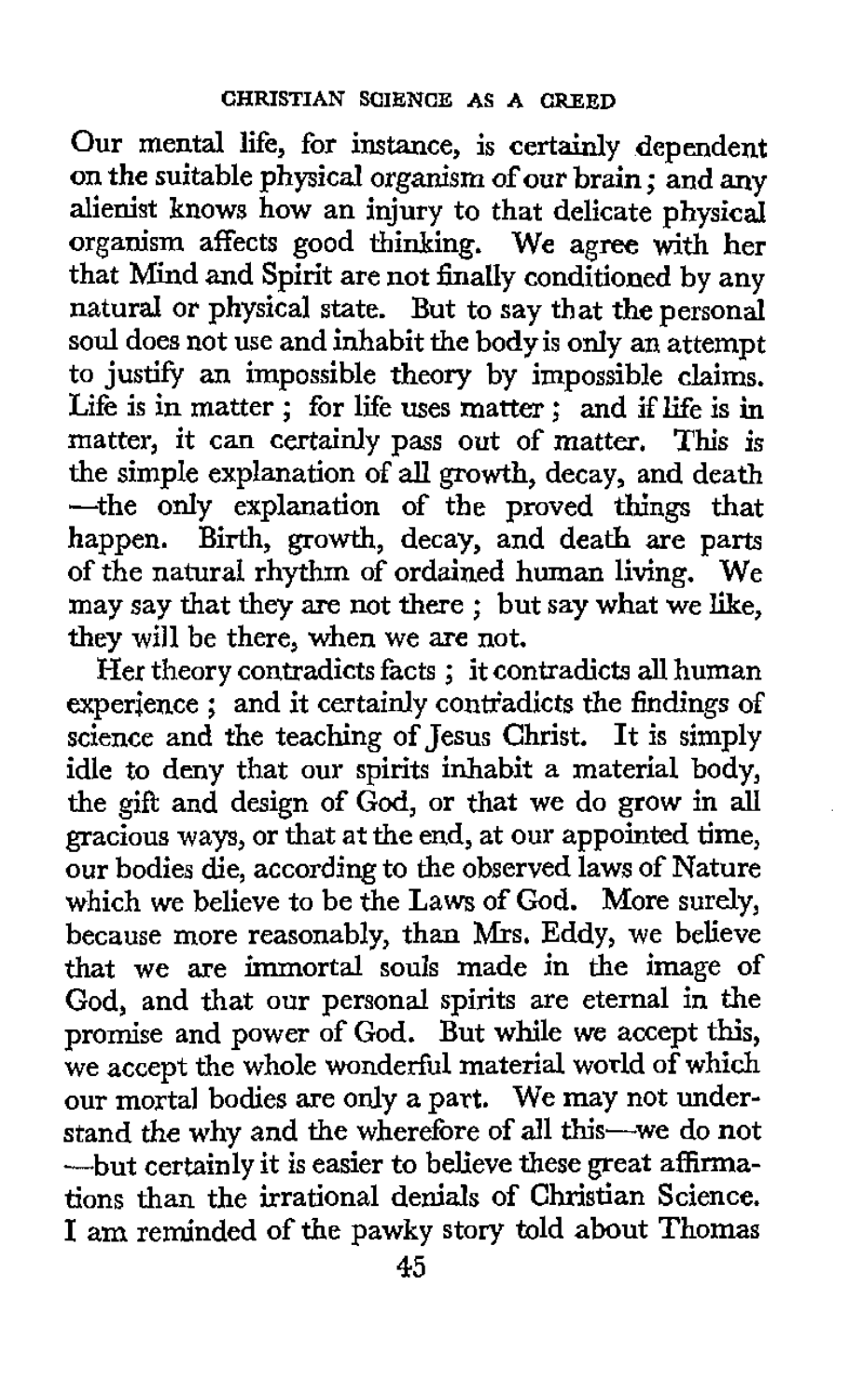Carlyle. In argument, a young man once said to him with apparent generosity, ' Of course, Sir, I accept the with apparent generosity, OI course, SII, I accept to universe.' And the old sage replied, 'You'd better.'

The philosophy and creed of Christian Science depend upon an original premiss or assumption which reason,'experience, and religion declare to be fallacious. If we reject that premiss—as we must—her whole system It we reject that premiss—as we must—fier whole system<br>falls to the ground with it. Do not say she is illogical ; she is not; she is only too terribly logical. But any system, however logically worked out, which is founded on an original fallacy is false **all through.** 

**8** 

Christian Science claims to be a *religion* and *a code of conduct* as well as a philosophy of the universe. We know that it purloins the word Science-always spelt with the capital letter-to describe itself. Indeed, we have to be wary of Mjx. Eddy's unwarranted use of this word ; for when she says Science proves,' she does not mean the accepted science of our scientists, but merely her **own** system. I have tried to show that she has no claim to describe her creed **as** in any fashion a 'science.' The further question arises-has she any science. In the further question arises—has sine any justification to use the equally definite word ' Christian ' as descriptive of her faith ? In what sense is it Christian, and how does it agree with the facts of the New Testament ?

(i) I **have** shown earlier that she hesitates to call God a person,' and **I** gave my suggested reasons for her hesitation. She refers to ' *the great truth of God's*  impersonality,<sup>1</sup> and speaks of God only in abstract terms **--Mind,** Principle, Truth, Love, and what not. I

**46**  *f* **Miscellany, p. I I 7**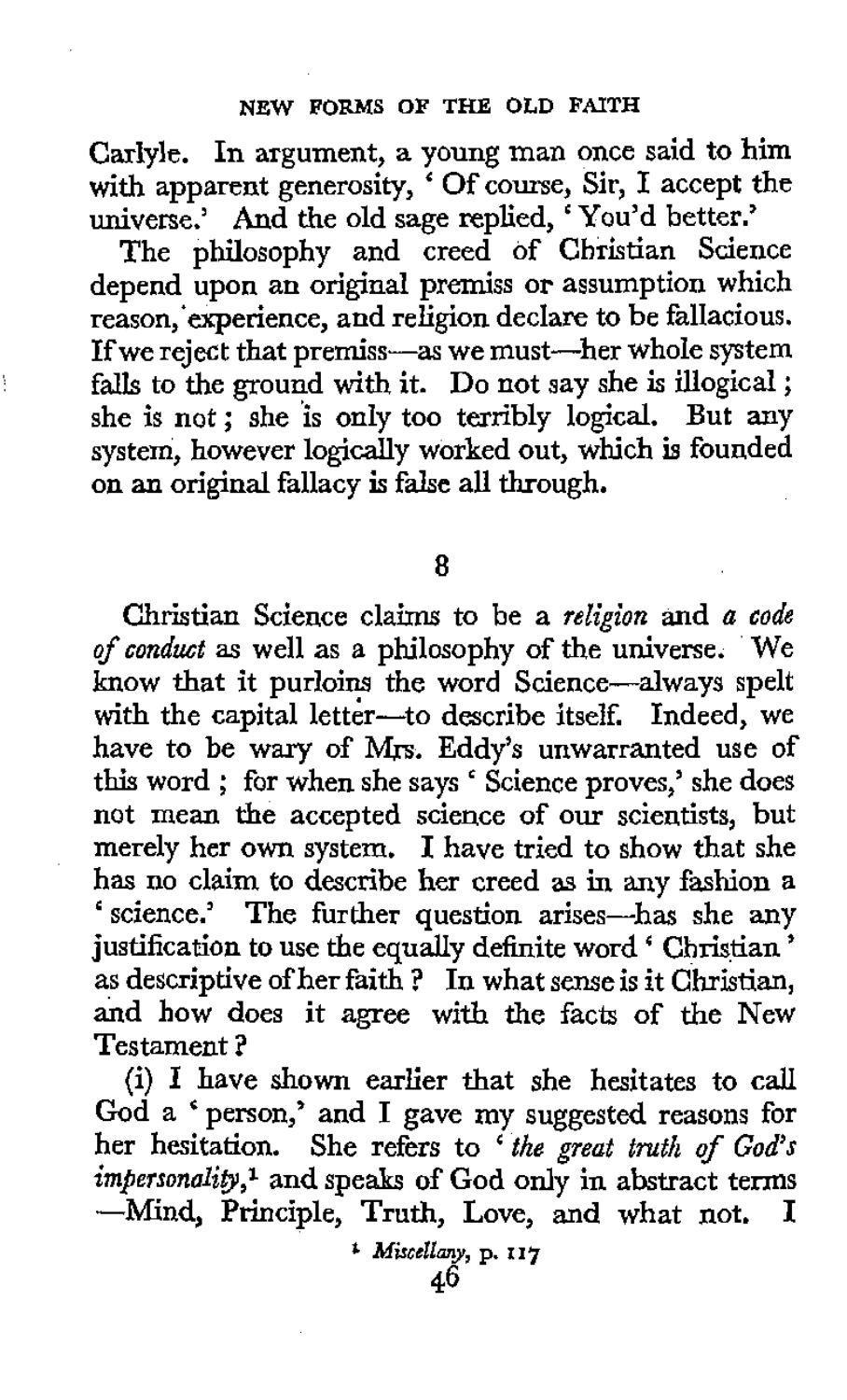questioned her right to do this, for I doubt if one can legitimately ascribe *a personal* attribute **to** Something that is not a person. Occasionally she speaks confusedly of the Father-God and the Mother-God; but how there can be a Father-Mother-God who is not personal, is beyond **all** common understanding.

(ii) Mrs. Eddy's views of Jesus Christ, whenever I can understand her vague words, have certainly no basis in the records of the New Testament. **1** shall only **ask** you to consider a few points, but these should be sufficient to show you how she regards Jesus and His message to the world, and will enable you to decide what title she has to the name Christian.

First of all, we saw that in the view **of** Christian Science, sin is not real, being only a delusion of our mortal mind. Therefore, **of** course, there can be no thought of what the Bible calls ' the need of Salvation.' Christ's work,, according to Mrs. Eddy, was to save us from our mistaken ideas and our delusions about sin. Equally, of course, there can be no notion of what the New Testament and all the apostles call ' redemption.' Mrs. Eddy says that when Jesus claims that He came to redeem mankind and save men from their sins, He **only** meant that He came to save **us** from our foolish notion that there is such *a* thing as sin at **all.** In her own phrase, Christ came-i.e. if Christ did actually come in the flesh <sup>1</sup>-merely to reveal the true ' Science,' which had lain hidden till disclosed **by Mrs.** Eddy, God's chosen instrument. That Science-as **I** have explained till you must be weary-is that men should be saved from pain, suffering, material existence, disease, fear, sin, and death by learning to know that

**matter,'** *Mimllany,* **p. 261 <sup>1</sup>**' **Christ was** not born **after** the flesh : **He was** born **of Spirit,** not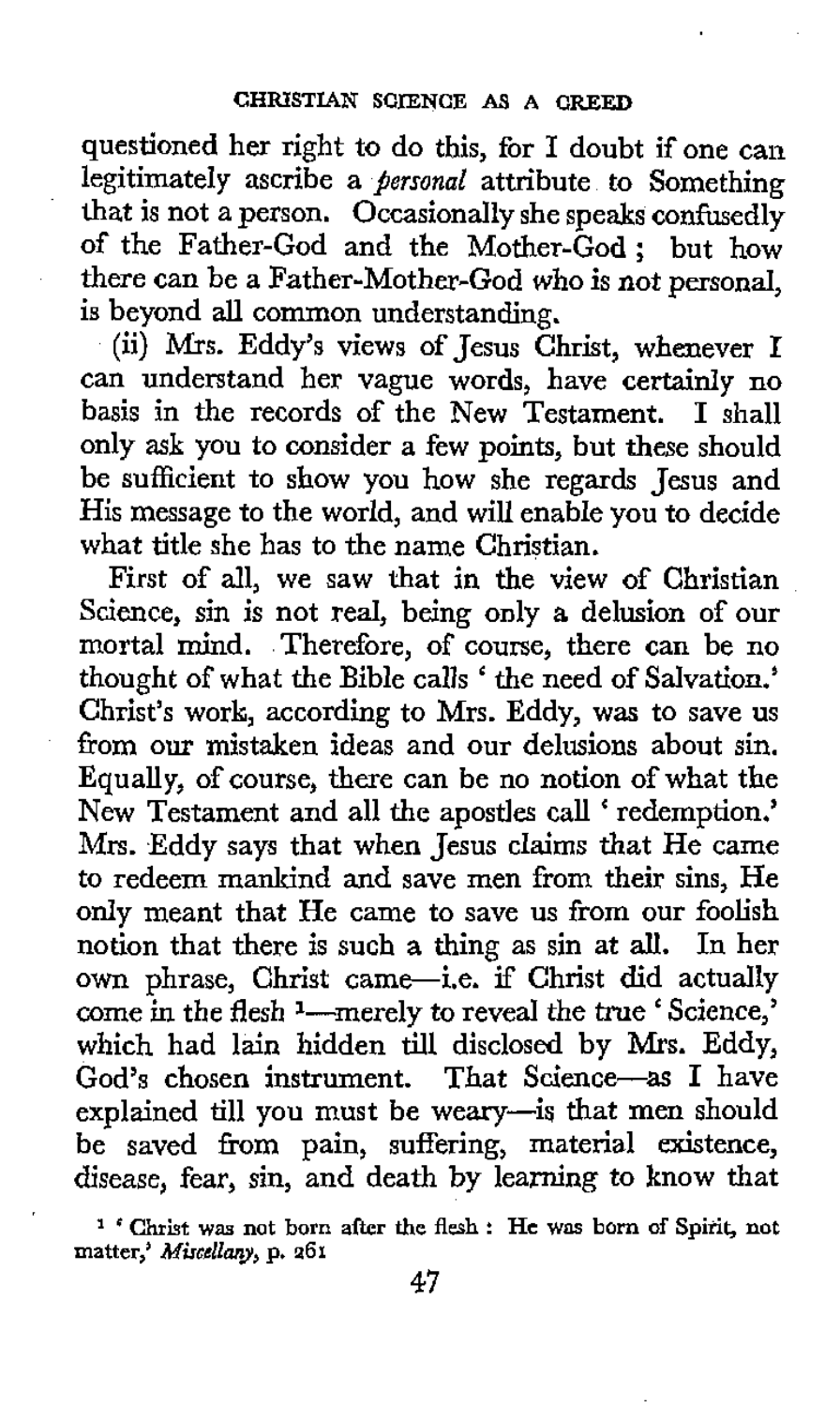these things are quite unreal. They never lay in God's plan, but are only the product of man's mortal thinking.

Hence-let this be clear-Jesus died not to save men Hence—let this be clear—lesus died not to save men<br>from sin and its dominion, but only as a 'demonstration.' This is her own word-a demonstration that matter, and sin, and suffering, and death are not real. **I** am wrong in saying that He died. The Jesus **part**  did ; the Christ part did not. Here again, if we look closely enough and try .to understand Mrs. Eddy's vague assertions, we are faced with a new ' dualism.' . Jesus is somehow strangely different from Christ. Listen to this : ' Jesus is the name of the man who, more than all other men, has presented Christ, the true idea of God, healing the sick and the sinning, and destroying the power of death. Jesus is the human man, Christ is the divine idea ' **(p. 473).** 

But even then, **I** am wrong in saying that the Jesus part died. He only seemed to die. He was not dead when He was placed in the tomb. ' There,' as Mrs. Eddy says, 'He met and mastered, on the basis of Christian Science, the power of mind over matter, all the claims of medicine, surgery, and hygiene ' **(p. 44).**  Again, a little later she adds, 'His disciples believed Jesus to be dead while He was hidden in the sepulchre, whereas He was alive, demonstrating within the narrow tomb the power of spirit to overrule mortal, material sense ' (p. **44).** 

What can we think of this? I can only state three things-(i) she trifles with every attested fact of New Testament history-this especially, that Jesus Christ was crucified on that cross by Roman soldiers, who took His body down when dead, certified to be dead, after a sword had been driven through His side ; **(ii)** she who professes **to** honour Jesus Christ refines to believe *i*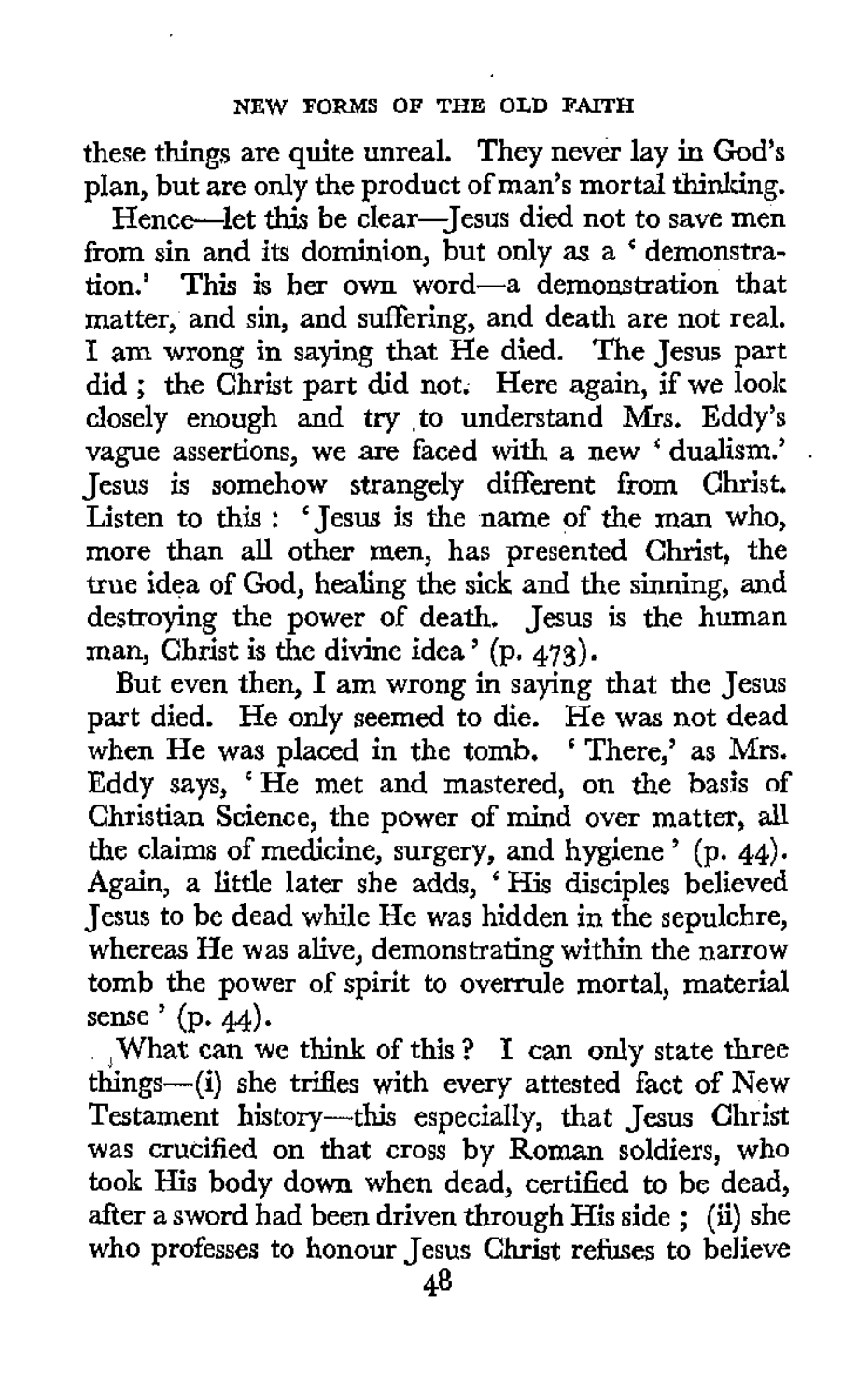that He said, not once but many times, as the only true explanation of Hi? divine ministry, that the Son **of**  Man must die; and (iii) she is ready to twist any fact-misconstrue it, whittle it away, or deny it-to suit her own theory-ridden ideas.

9

Practically, **I** despair of any kind of reasonable argument with a mind like Mrs. Eddy's. I have tried to show from various quotations how she denies that there is anything 'corporeal' or 'in the flesh' **or**  'material.' **Now,** with this in mind, read this final quotation : ' The dual personality of the unseen and the seen, the spiritual and material, the eternal Christ and the corporeal Jesus, manifest in the flesh, continued until the Master's ascension, when the material concept of Jesus disappeared, while the spiritual self or Christ continues to exist in the eternal order of divine Science, taking away the sins of the world, **as** Christ has always done, even before the human Jesus was incarnate to mortal eyes' (p. **334).** I imagine that everything she has ever asserted is bluntly contradicted in that one sentence. She speaks about 'material,' ' in the flesh,' ' the sins of the world,' ' the human Jesus,' ' incarnate to mortal eyes,' and 'the corporeal Jesus'-and so, in spite of herself, she is forced to contradict herself in every essential point of her own theory.

In fine, if this is her ground for calling her system ' Christian Science,' her word ' Christian' has no understandable relation to the message of the New Testament.

In general, her use, or rather misuse, **of** texts and passages of Scripture is a constant pain to any honest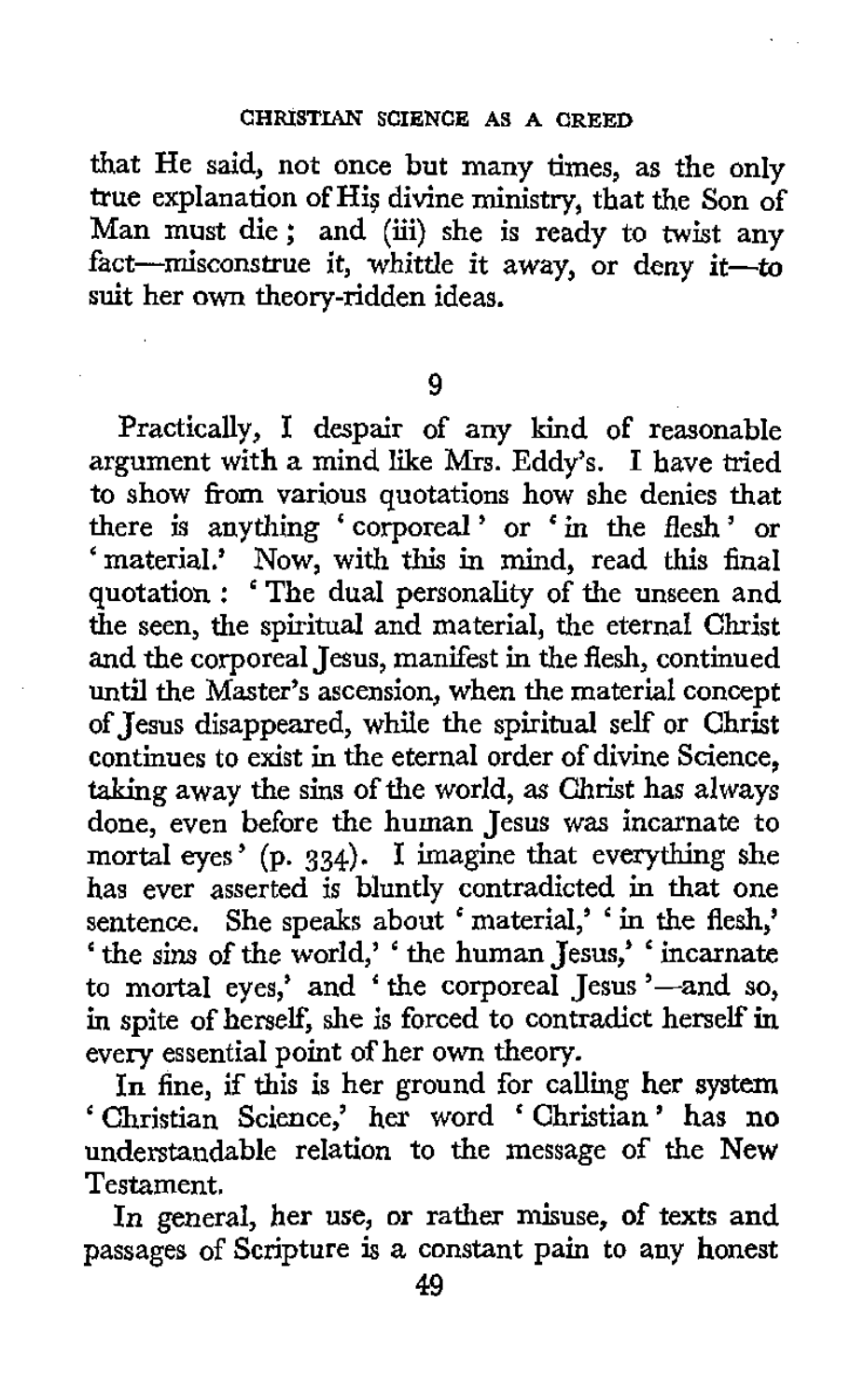student of the Bible. She picks texts out of any passage, wholly out of their context, and tosses them about **as** a child throws pebbles on the beach-and just **as**  aimlessly. At other times, when a passage does not suit her theories, and especially if it contradicts them, she calmly claims the right to ' spiritualize ' the text, i.e. to give it any meaning she fancies. They say that we can prove anything by texts from the Bible, torn from their context; but when we actually twist the words of the texts themselves, we **can** prove even that light is darkness.

May I give one illustration-now famous because so often quoted. On page *338* of *Science and Health,* she has *this* gem of exegesis. The word *Adam* is from the Hebrew *Adamah*, signifying the *red colour of the ground*, *dust, nothingness.* Divide the name Adam into two syllables, and it reads *a dam,* or obstruction.' The only thing I can say will be voted impolite, but if you are going to split up the man's name into two syllables- (why should you ?)-you may well say that the exegesis is certainly not worth *a dam* !

**Such** an explanation betrays Mrs. Eddy's wholly uncritical mind. If I quote one more example, it is only to shoy how she is constantly forced to contradict her own basal position. In commenting on the state- ' ment in *Genesis* that God divided the light from darkness, she says that this means that ' Truth and Error were distinct in the beginning and never mingled.' But her main argument surely is that Error never existed until man, especially poor old Adam, believed in it ; and yet here, in her fancy exegesis, she asserts that it *existed with Truth in the vey beginning,* before man with his foolish mortal mind could ever dream it into existence !

I **am** not going to proceed any further, lambasting **<sup>a</sup>**